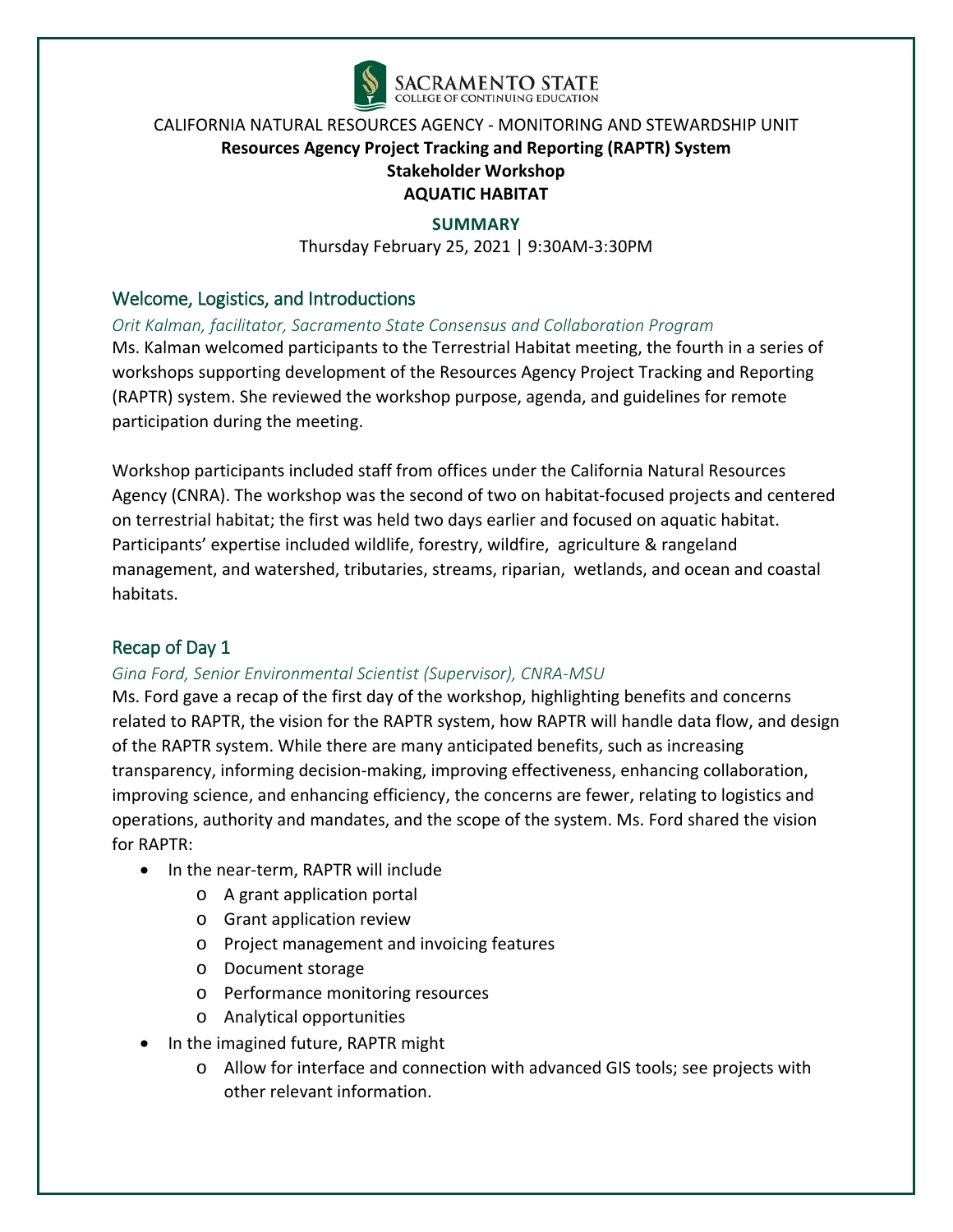

- o Increase awareness between offices of shared project areas or adjacent projects that can coordinate activities
- o Provide ways to look at how projects are helping to accomplish state plans and goals.
- o Potentially interface directly with FI\$Cal or other statewide systems, further reducing duplicative data entry.
- o A mobile app

RAPTR will make data machine readable and will interrelate pieces of information. It will have a modular design including several project management applications, quality assurance and control tools, geospatial information, and functionality allowing for inclusion of narrative information.

Ms. Ford also shared an update on MSU's work related to acquisitions and easements. The California Conservation Easements Database (CCED) was integrated with the [California](https://www.arcgis.com/home/webmap/viewer.html?webmap=df37a48a7b6f4a00862f2fd0a1d8aaff)  [Protected Areas GIS Dataset \(CPAD\)](https://www.arcgis.com/home/webmap/viewer.html?webmap=df37a48a7b6f4a00862f2fd0a1d8aaff) and a [Map Collaborator tool](http://www.mapcollaborator.org/cpad/?base=map&y=38.16857&x=-122.13844&z=10&layers=mapcollab_cpadng_cpad_access%2Ccced&opacs=50%2C100) was added. RAPTR will also connect with these databases eventually; in the interim, the team is working to ensure that existing information in the databases is accurate. In 2020, approximately 67,000 total acres were added to CPAD, with 32,500 of those being conservation easements.

Ms. Ford noted that featured speakers during the Aquatic Habitat workshop included CNRA Secretary Wade Crowfoot, Andy Rehn of the California Department of Fish and Wildlife, Daniel Schultz of the California State Water Resources Control Board, Evyan Sloane of the California State Coastal Conservancy, and Lori Clamurro-Chew of the Department of Water Resources.

## Keynote Speaker

#### *Jennifer Norris, Deputy Secretary for Biodiversity and Habitat, CNRA*

Dr. Norris gave a keynote address on how the RAPTR system will help the Agency advance its priorities, including the *Cutting Green Tape* initiative and the *30 by 30* goal. The State needs to enhance restoration at scale, which requires streamlining, improving coordination, and improving regulatory processes to be able to implement work more quickly, cheaply, and effectively.

The *30 by 30* goal aims to conserve 30% of the State's land and coastal waters by 2030 to protect biodiversity and support climate resilience, as well as improve recreation and equitable access. The first critical step to achieving this goal is to identify what percentage of the State is already conserved, identifying where conservation actions have already been taken and where there are opportunities for more. The RAPTR system will contribute to the State's *30 by 30* goal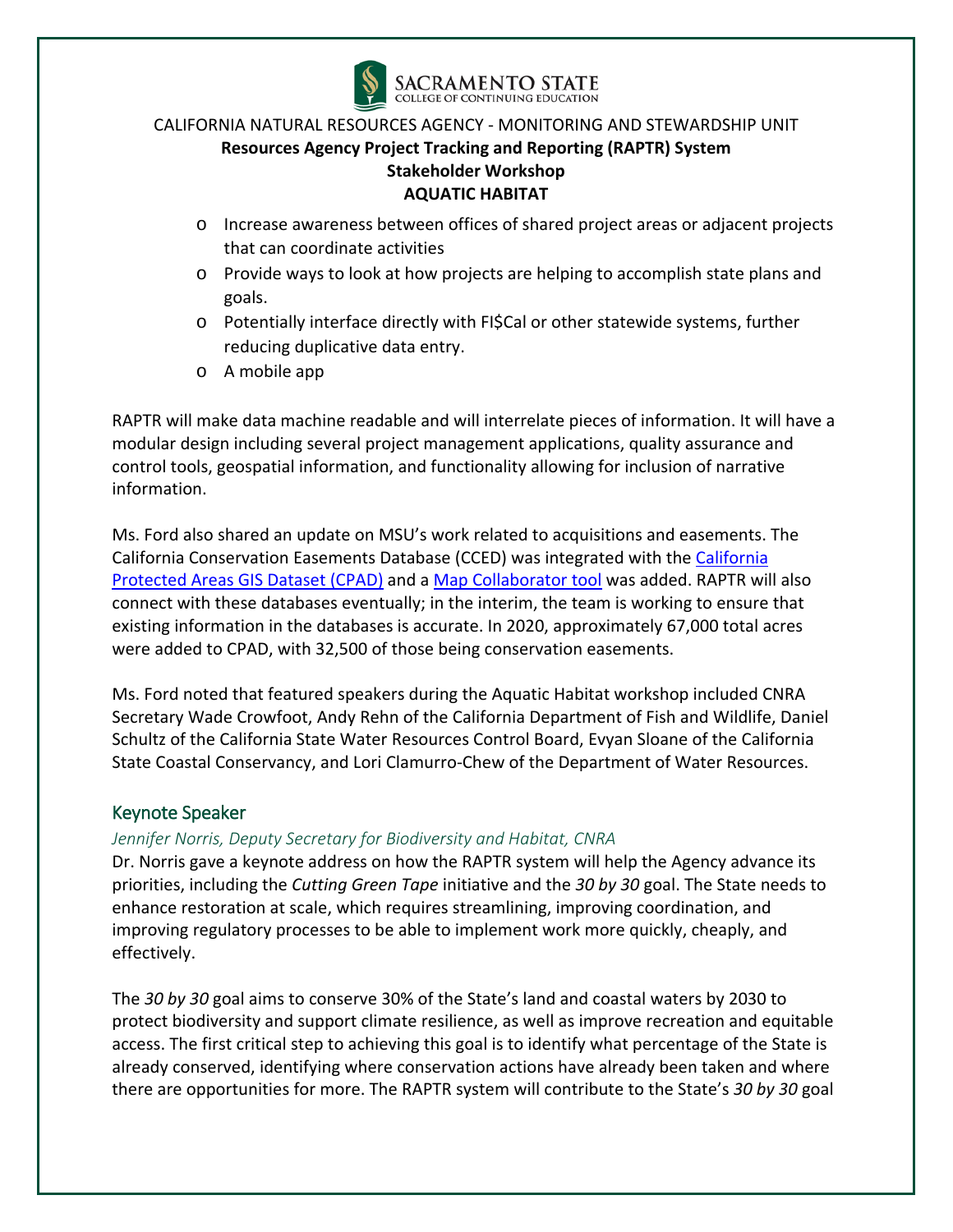

by bringing together data across systems and providing the information needed to ensure the State is not managing by anecdote and can demonstrate its accomplishments.

Dr. Norris recognized the significant challenges of building the RAPTR system but emphasized its value and encouraged participants to focus on helping build a starting place from which to refine as the system is implemented and utilized.

#### *Questions and Answers*

- How will the RAPTR system accelerate the *30 by 30* and *Cutting Green Tape* efforts?
	- o Dr. Norris: The additional data gathered in RAPTR will contribute to *Cutting Green Tape* by improving understanding of how regulatory contexts shape project scoping and implementation. For the *30 by 30* goal, RAPTR will serve the near-term need of helping identify which areas are already conserved, and will also help the *30 by 30* goal be meaningful in the long-term by compiling information on how investments are functioning on the ground, for example whether conserved areas are being maintained.
- How do streamlined monitoring tools, like RAPTR, help identify gaps to ensure the State has the right information to understand future directions?
	- o Dr. Norris: Beginning to gather data is the crucial starting point; gaps will quickly become apparent and those can inform subsequent questions and data collection. The goal is to be able to tell a complete, synthesized story of the State's funding impacts, with both narratives and data, to support policies and legislation.
- What can a re-envisioned collaborative, rather than confrontational, regulatory structure look like?
	- o Dr. Norris: Regulation and collaboration do not need to be in contrast. Rules are an important backdrop for work but can be approached from a perspective of the needs, goals, and interests of the regulated parties to build trust and gain support.
- How can the silos of our work be made more permeable?
	- o Dr. Norris: Conservation is essentially about life we are all working towards the same goals, so we can look at conservation through a lens of abundance rather than a zero-sum equation. While in practice there may be some level at which different efforts compete for resources, it is important to move away from a sense of having territory and instead see us as all being on the same team.
- Would you comment on need to invest in authoritative datasets to inform regulatory processes and decision-making?
	- o Authoritative datasets streamline regulatory processes, preventing conflicts over the legitimacy of different interpretations and cutting directly to implementing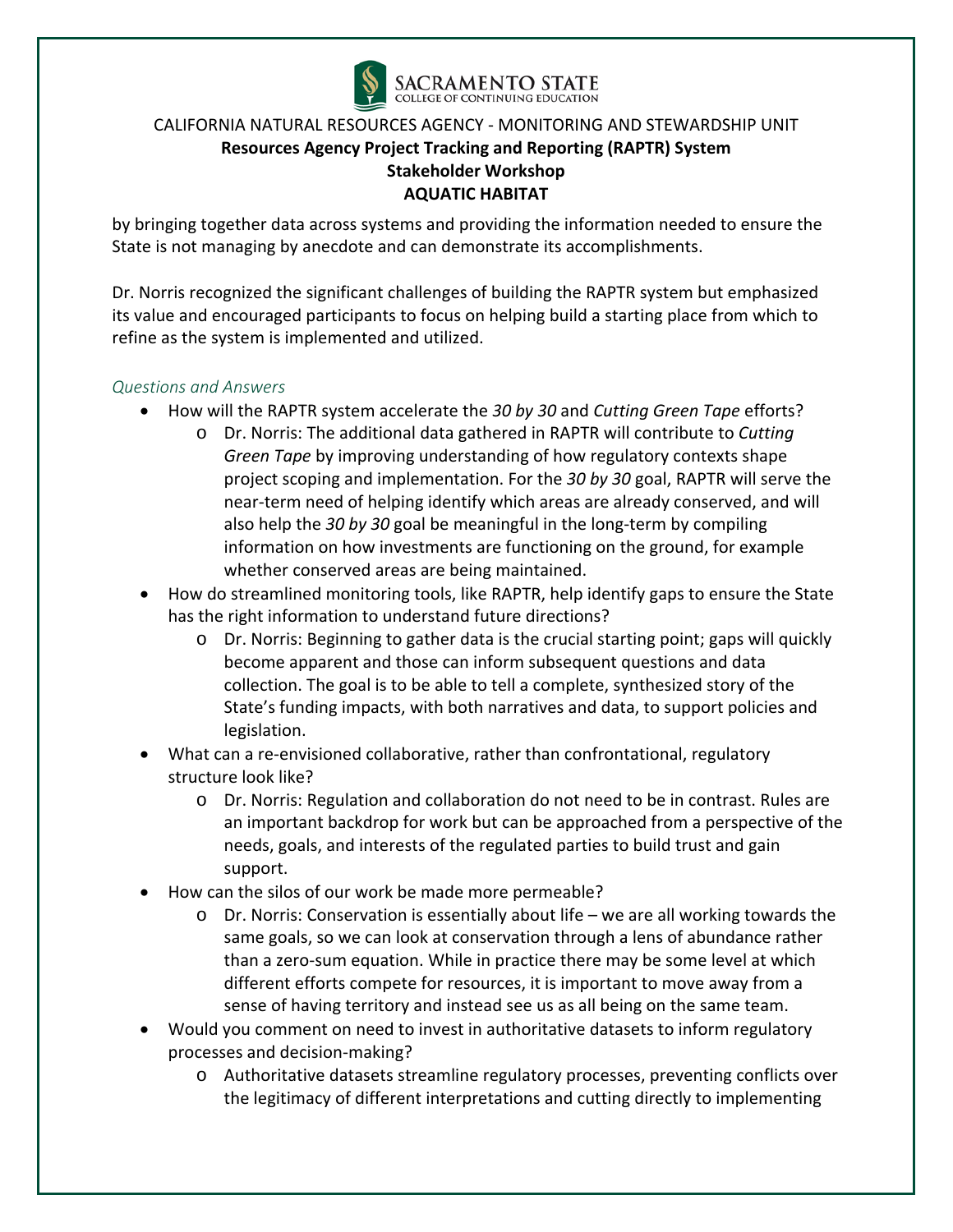

the regulatory work.

- To what extent are State, federal, and private efforts to preserve biodiversity being coordinated?
	- o This coordination is the heart of the Biodiversity Collaborative, which focuses on bringing all actors to the same table. There will be a series of workshops to discuss and coordinate efforts, starting with the *30 by 30* effort.
- What structures and resources will help sustain the collaborative process?
	- o Sustained collaborative efforts are smaller scale. The Biodiversity Collaborative helps bring people together, who then network and implement collaborative work in smaller teams. This allows building of relationships, processes, and common purpose.

# Examples of Terrestrial Habitat Monitoring and Evaluation Efforts – Presentations and **Discussion**

## *Keali'i Bright, Department of Conservation (DOC): No Easy Habitat Metrics - Conserving Agricultural Lands and Building Capacity to Restore Watersheds*

Mr. Bright presented on the Farmland Mapping and Monitoring Program (FMMP) and the DOC's efforts to improve watershed health through strategic farmland conservation efforts. Mr. Bright said that the DOC works largely at the project level, which creates challenges for tracking consistent metrics across projects. For example, many projects are related to habitat, yet habitat enhancement is not their central driver. The FMMP provides baseline data, in particular conversion from agriculture to other land uses, to track programs. It is a low-tech, tried and true process that supports land use planning and decision-making. With aerial photography and ground-truthing, data accuracy is continually improving.

The DOC funds permanent conservation of prime farmland through easements and some acquisitions, however there are limited monitoring tools once the easement is created and DOC relies on the easement holders to meet the easement requirements. In considering increasing tracking, it is important to ensure that partners on the ground have the capacity to carry it out effectively; for example, DOC works to build the capacity of their Resource Conservation District partners to this end.

Some of the challenges DOC faces to monitoring habitat benefits include:

- Habitat is not the focus of these DOC programs, but a priority and common benefit
- There are limited mechanisms for habitat conservation for agriculture-focused easements
- DOC supports broader capacity to improve habitat, not the projects themselves
- DOC relies on broad networks of regional and local partners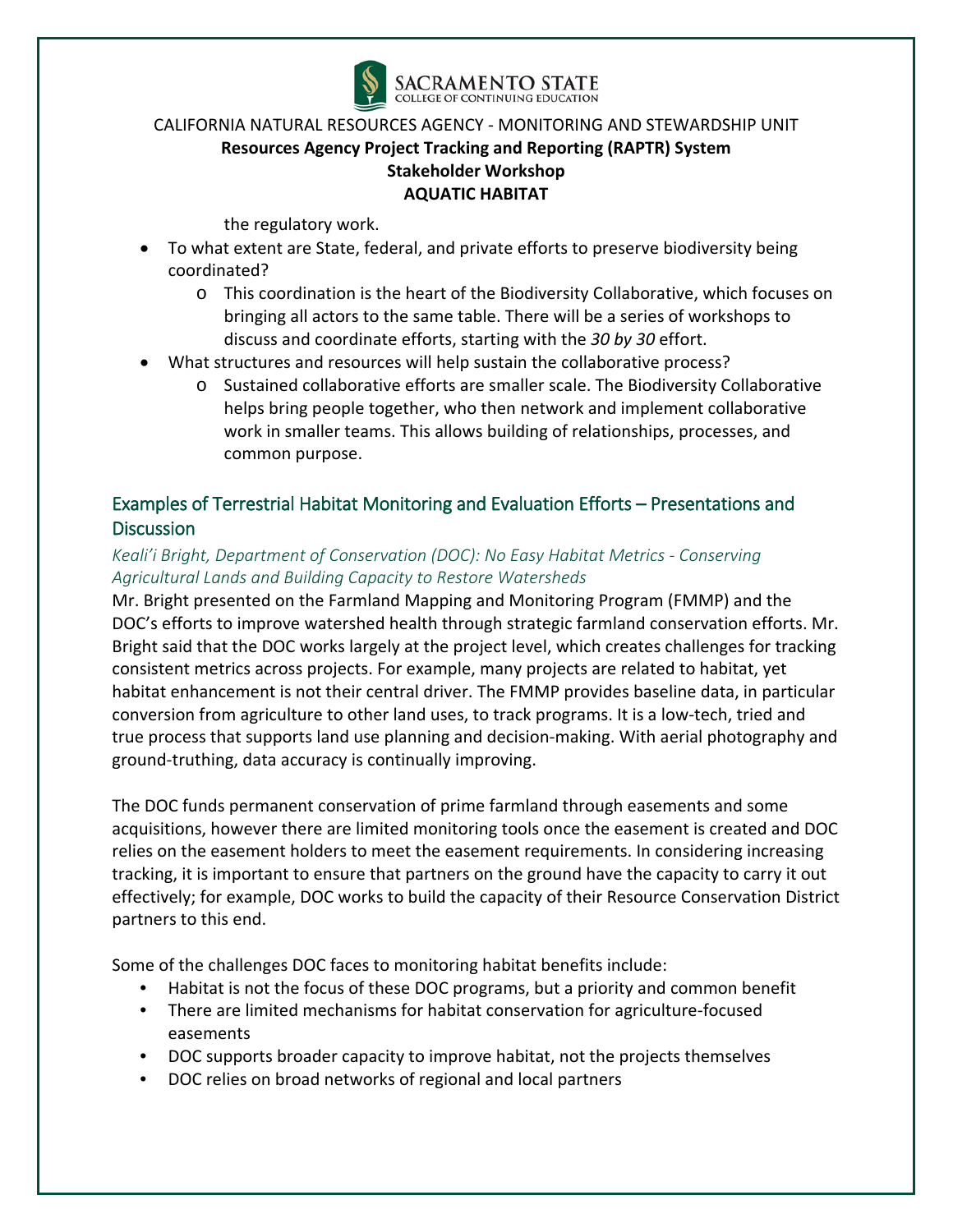

To address these, simple, replicable monitoring strategies and spatial tools to understand largescale habitat benefits are needed.

## *Nic Enstice, Sierra Nevada Conservancy: A Forest or the Trees? Challenges of Monitoring after 100 Years of Fire Suppression*

Mr. Enstice shared the Sierra Nevada Conservancy's monitoring efforts, highlighting the challenges posed by the impacts of a century of fire suppression and localized treatments. He said that assessing the viability of different management techniques is particularly challenging because species may move from a treatment area to an adjacent, untreated area. This behavior may be beneficial for a species in responding to immediate threats to their habitat in the short term, yet because this movement is difficult to track effectively with current methodologies, it is not clear how management activities are affecting the species of interest over the long-term. With the increased pace of change in habitats, adaptive management informed by landscapescale understanding is more critical than ever.

Binary evaluation approaches, which focus simply on the presence or absence of a species from a given area, may obscure more complex relationships of selection or avoidance of certain areas. The complex relationship of treated areas to untreated, fire-suppressed areas points to the importance of habitat diversity. Monitoring needs to account for not just individuals on a given plot of interest but also contribute to understanding how the plot relates to the broader landscape. A lidar-based forest assessment on the Tahoe National Forest combined high-fidelity lidar with machine learning to create "Special Status Habitat maps which identify suitable habitat for Spotted Owl and other Federal and California Threatened species allowing land management agencies to complete restoration plans and CEQA/NEPA documents at greatly reduced costs." The lidar captured different forest structures and used color gradients to investigate potential habitat suitability. Hotspots can be identified and targeted for future projects and/or monitoring, supporting management of large landscapes with a higher level of precision. This work also integrates with other efforts such as the Watershed Improvement Program.

Adaptive management relies on widely available, detailed information, with clear communication about new findings and newly identified knowledge gaps. The RAPTR system will contribute to these needs.

## *Ryan Hill, California Department of Fish and Wildlife: Areas of Conservation Emphasis (ACE): Integrating Diverse Datasets from Across California to Generate Maps and Summary Information for a Suite of Conservation Priorities*

Mr. Hill presented on the ACE tool, a suite of maps and information about biodiversity that supports conservation decision-making. Stakeholders can explore ACE data through a map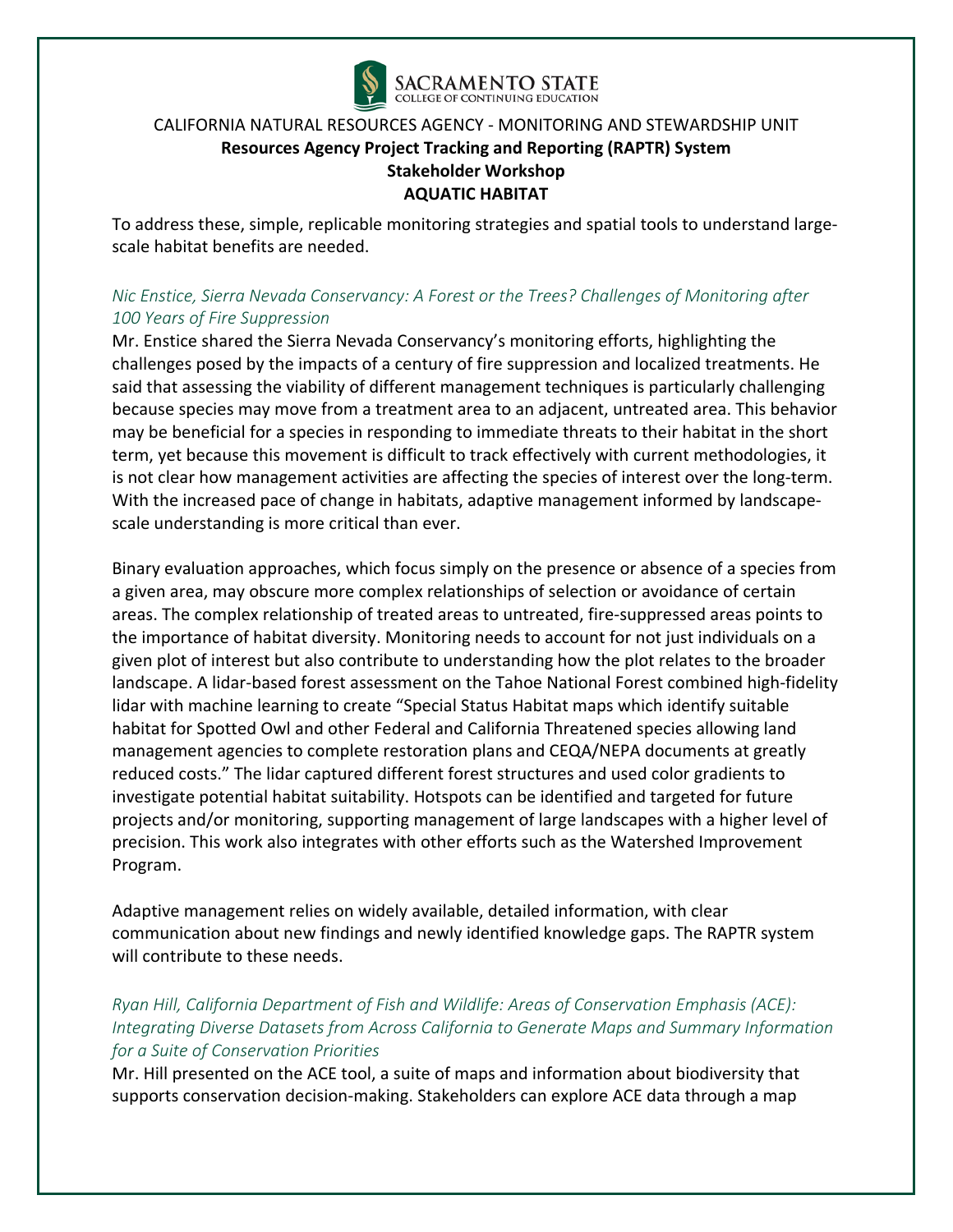

viewer tool to contextualize information. This information can support decisions by helping compare candidate sites for a restoration action and provide an overall sense of a landscape's biodiversity patterns. In particular, it helps identify the most vulnerable components of biodiversity. Like RAPTR, ACE acts as a data hub; it is a statewide data inventory that hosts information from internal State programs and external collaboratives.

ACE includes four principal categories of maps and data: biodiversity, significant habitats, climate resilience, and connectivity. The tool provides generalized scores across certain indicators such as species biodiversity, which is a summation of the analytical models for both terrestrial and aquatic biodiversity; it also allows users to drill down to more detailed scores such as terrestrial rarity. As a data hub, the value of ACE is dependent on its successful connection to and leveraging of other programs, such as the vegCAMP classification and mapping program and the California Wildlife Habitat Relationship System. Mr. Hill emphasized that data collection is important but not sufficient; exchange, ensuring that information collected gets into a pipeline and is utilized, is critical.

#### *Nadia Tase, CalFire: Forest Inventory Analysis (FIA) and Monitoring*

Ms. Tase described the FIA program's repository for periodic inventories by the U.S. Forest Service since the 1930s. For the past two decades, the FIA has been a nationally-standardized inventory, carried out on one permanent plot per 6,000 acres every ten years. States can contribute funding to "buy down" the cycle length to every five years.

The FIA is carried out in two phases: Phase 1 uses remote sensing to distinguish forest and nonforest plots and to determine which plots to visit each year, and Phase 2 is carried out through field visits to each plot. Phase 2 tracks multiple attributes, such as plot level data condition data, and tree data, and a subset of plots have additional data collected in a "Phase 2 Plus." The statistical design of the program makes FIA data a gold standard, with many forest structure and health metrics and the ability to make inferences about forest health and conditions that project-level tracking does not. However, this design also makes the FIA inappropriate for project-level tracking.

CalFire uses FIA data to determine whether the State is meeting its carbon sequestration target, using the robust annual reporting system that uses FIA data at various levels, owner types, disturbances, and forest types. CalFire is beginning to amass sufficient data to inform monitoring and management. For example, the data shows that:

- The standing dead pool is growing significantly
- The State is losing carbon through fire losses faster than tree growth
- Overall, forests are relatively undisturbed and there is significant growth
- Taking the State as a whole, California's forests are a net carbon sink, though not every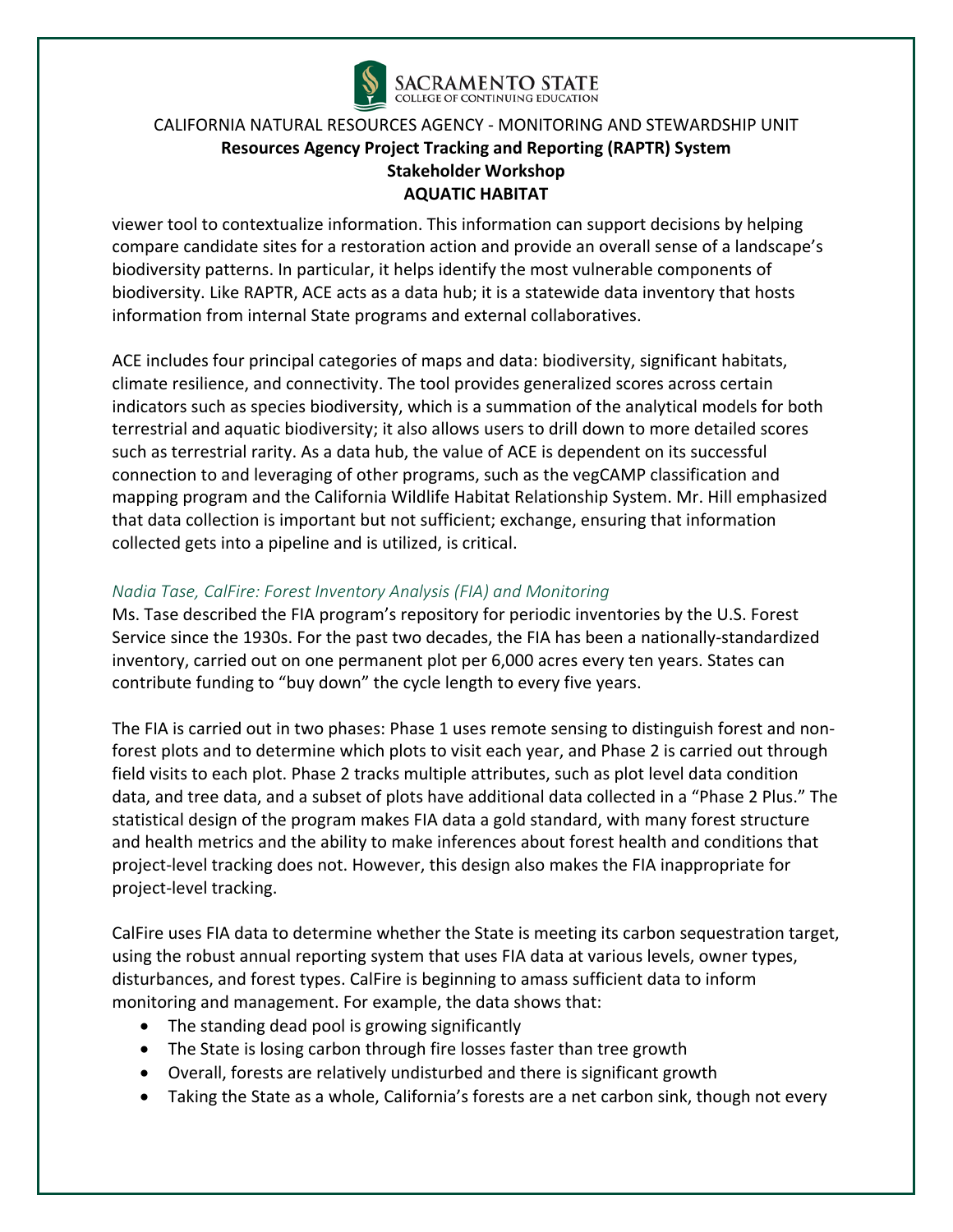

ecoregion is a net sink

The information can help identify opportunities for improvement.

CalFire is working on a temporal intensification of the FIA in the State to support improved understanding of the drivers of change in a context of increasing impacts from wildfire, insects and drought, increased pace and scale of forest restoration, and forest carbon and climate mitigation goals. 2020 was a "ramp up" year and the full switch to a five-year measurement cycle will commence in 2021. Depending on the outcome of this ramp up, CalFire may consider adding spatial intensification as well. Ms. Tase said that the keys to success of this work are partnerships, regular coordination meetings, support from leadership, patience, leveraging existing systems, and starting basic and adding complexity as the work progresses.

#### *Panel Discussion*

Participants shared questions for the panelists:

- What management questions do your tracking efforts look to address?
	- o Mr. Bright: We focus on protecting lands that are known to have high habitat values, however DOC does not have a good grasp of how to track lands whose habitat values are not yet known. This is a key gap in the monitoring program's ability to support adaptive management.
	- o Mr. Enstice: SNC is looking for management actions that support the viability of species on the landscape, which requires understanding the push-pull dynamic of stressor events and the impacts of scale and intensity in order to balance the need to maintain habitat and address the impacts of stressors.
	- o Mr. Hill: The ACE project is focused on aggregating as much relevant data as possible to reflect everything known about biodiversity across the state. Incorporating and reflecting in the system the dynamism of changes in the landscape is a key challenge, particularly bringing in temporally relevant data to reflect changes in a more current timeframe. This requires tight integration with those doing the work on the ground.
	- o Ms. Tase: Overall, CalFire is focused on using FIA to determine whether California's forests are a carbon sink. The data is used more broadly to assess the condition and status of forest lands across the state. To understand whether resilience is being achieved, it is important to have long-term data to reflect trends as well as timely data to detect large disturbances more quickly. The FIA and remote sensing could be leveraged together to provide managers and policy makers the information needed to assess forest condition and manage adaptively.
- Is the USFS multiple species inventory, initiated by Patricia Manley, continuing?
	- o Mr. Enstice: Yes, Ms. Manley and her colleagues are working extensive surveys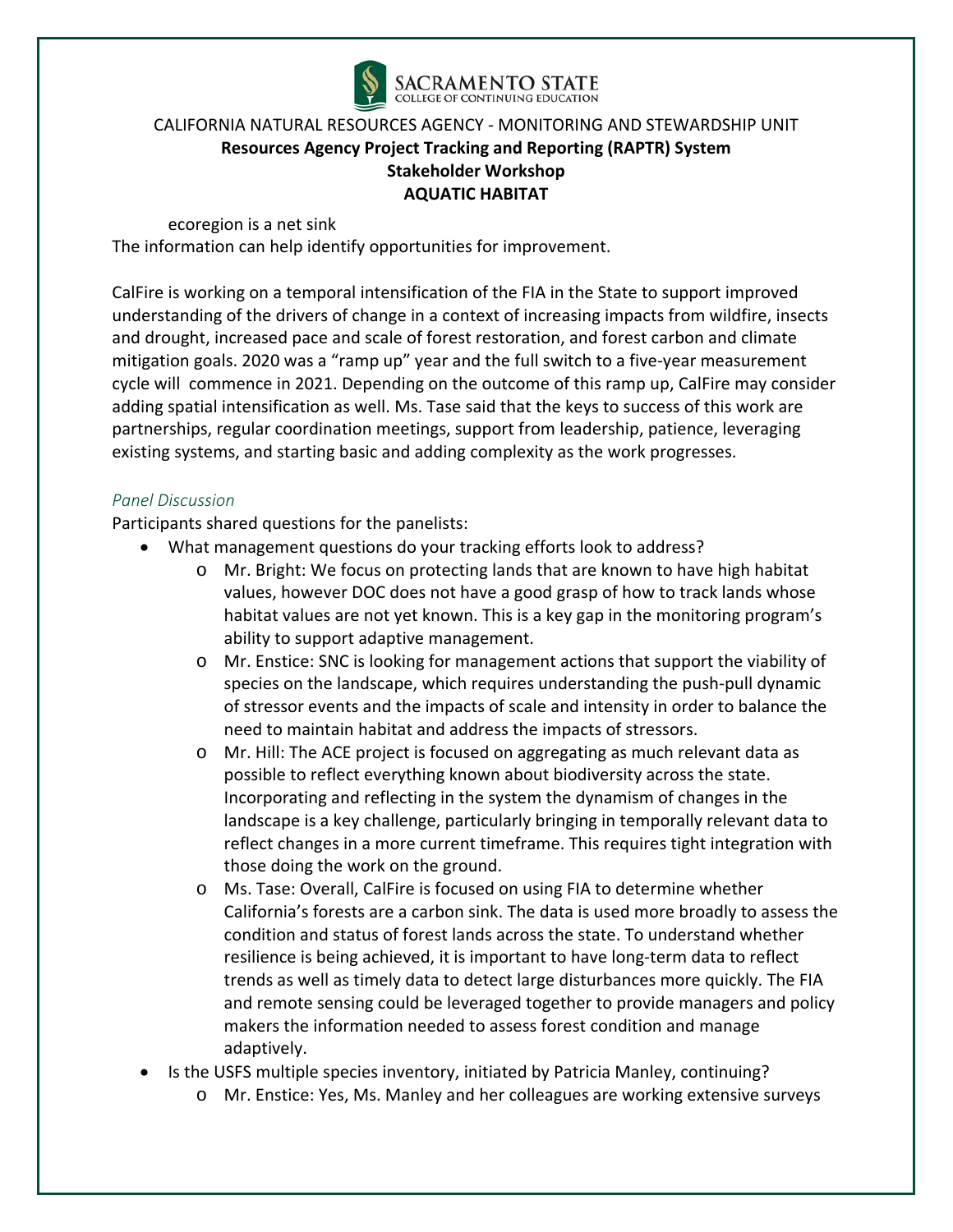

amplifying deployment of sonic devices to capture bird calls to better track changes.

- Why is monitoring and adaptive management important?
	- o Mr. Bright: It is important to ensure that the resources that the State invests in with taxpayer funding continue to provide their intended benefits over time. Since there are many projects that are not habitat-focused but have habitat cobenefits, it is important to develop simple monitoring techniques to flag where resources are located and determine whether they are being threatened. Monitoring provides an opportunity to capture program benefits beyond their primary purposes.
- How do you select metrics within your program?
	- o Mr. Hill: There are numerous ways to assess biodiversity on the landscape, and it is important to balance monitoring in areas where species are predicted to be with observational data. Because there is no statewide systematic survey for all taxa, development of a statewide dataset relies on leveraging existing data and improving models to better predict where species are expected to be, for example using statewide vegetation information.
- What data gaps do the various tools and on-the-ground monitoring efforts highlight that need to be addressed to understand forest health and habitat integrity? What can be done to address those gaps?
	- o One important gap is understanding how stressor events move across a landscape, for example how fires move through a landscape and whether we can impact this. As the climate changes and winters become milder, are there amplifications of impacts of stressors like beetles? A landscape-level analysis can help with these gaps, and this requires coordination of information.
- Might the FIA metrics and monitoring methods provide useful information if applied to grant funded forest management projects by asking grantees to report this information?
	- o Ms. Tase: FIA data is useful for a large landscape. For a smaller project level, FIA is not helpful, since there is a high potential that the one plot within 6,000 acres is not representative. However, FIA data can be used on the front end and for calibration, for example to support development of predictions of how forest structure might change as a result of different forest management approaches. There may be additional nexuses to be found with other methodologies to leverage FIA data to understand project-level dynamics.

## Guiding Principles and Screening Criteria for Monitoring and Evaluation Metrics

#### *Elea Becker Lowe, Environmental Scientist, CNRA-MSU*

Ms. Becker Lowe provided an introduction to the breakout sessions, which included one session on measuring project-level success and informing adaptive management and one on the RAPTR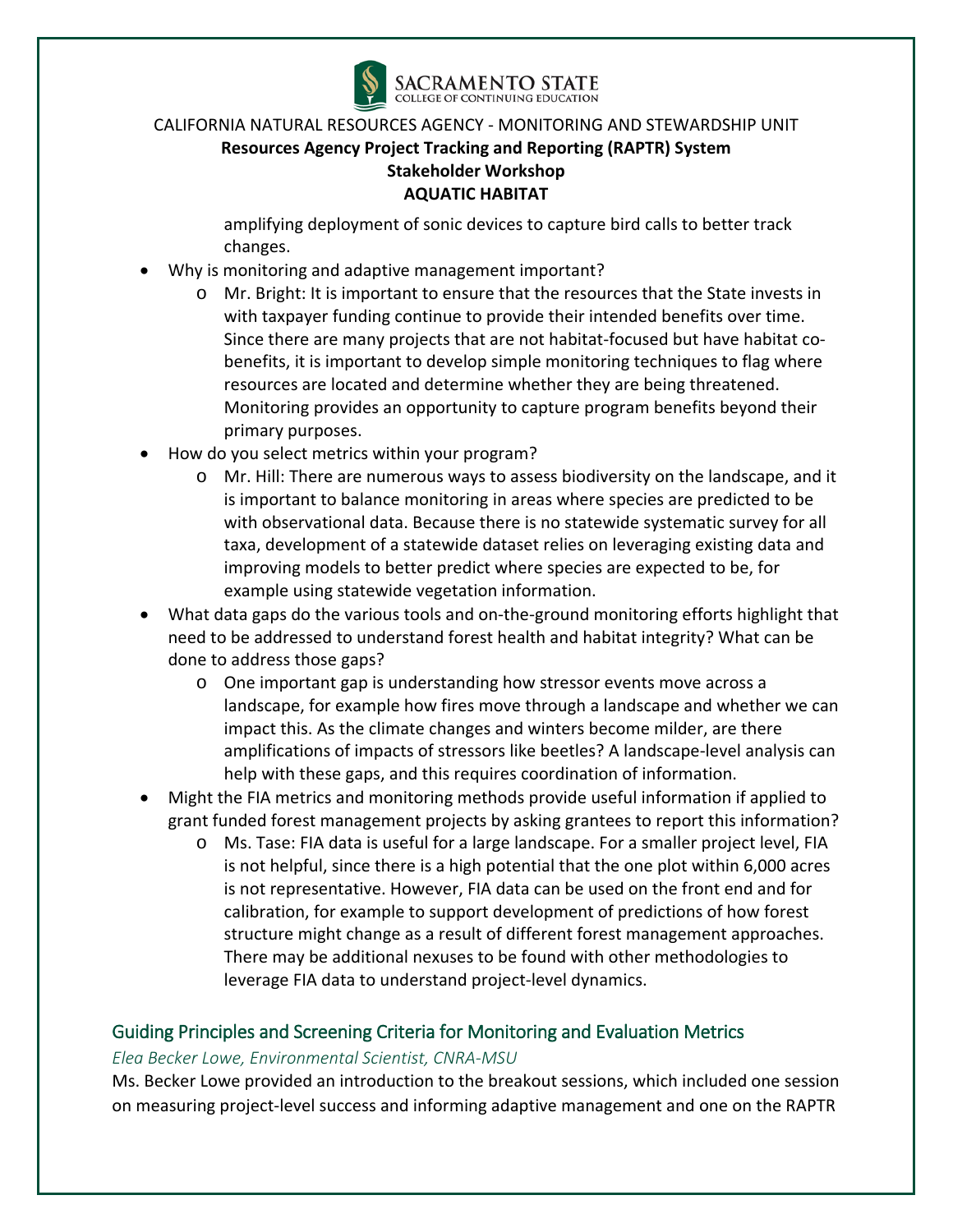

system and its functionality. She said that the MSU team recognizes the challenges of developing a Statewide tracking and reporting system, yet believes that the challenges are manageable and the benefits of the system warrant working through the challenges together.

During the first breakout session, participants were asked to share how they monitor their projects, how they use the information they monitor, and what would be most beneficial for the RAPTR system to capture. The information gathered in RAPTR will support an adaptive management process by helping evaluate projects' contributions to management priorities. Ms. Becker Lowe highlighted how State-level policy and initiatives shape project-level priorities; she said that the metrics RAPTR tracks should be informed by State and program management priorities and contribute to answering their management questions. Participants were asked to provide input on metrics and methods:

- Metrics
	- o Metrics that reflect our values and priorities.
	- o Metrics that measure project performance over time.
	- o Metrics that can inform and harmonize project-, program- and agency-level analysis.
- Existing tools, systems, and methodology that could be leveraged, not recreated.
- The information, analytical capabilities, and project management resources you need to conduct your work most effectively.

The second breakout focused on the RAPTR system and its functionality and participants were asked to consider its benefits, challenges, and how those challenges might be addressed.

# Small Group Discussion: Measuring Project-Level Success and Informing Adaptive Management

Attendees used Miro boards to share their feedback about:

- The purpose/objective/goals of their program.
- How they determine if their work was successful, including the specific variables (metrics) that they track to determine success and methods used for monitoring these.
- What additional data could help inform the achievement of their project/program goals, including any particular metrics they do not already monitor but would like to track and any existing databases or systems that could be leveraged in pursuit of their stated metrics of interest.

See Appendix 1 for tables showing attendees' input on metrics and methods.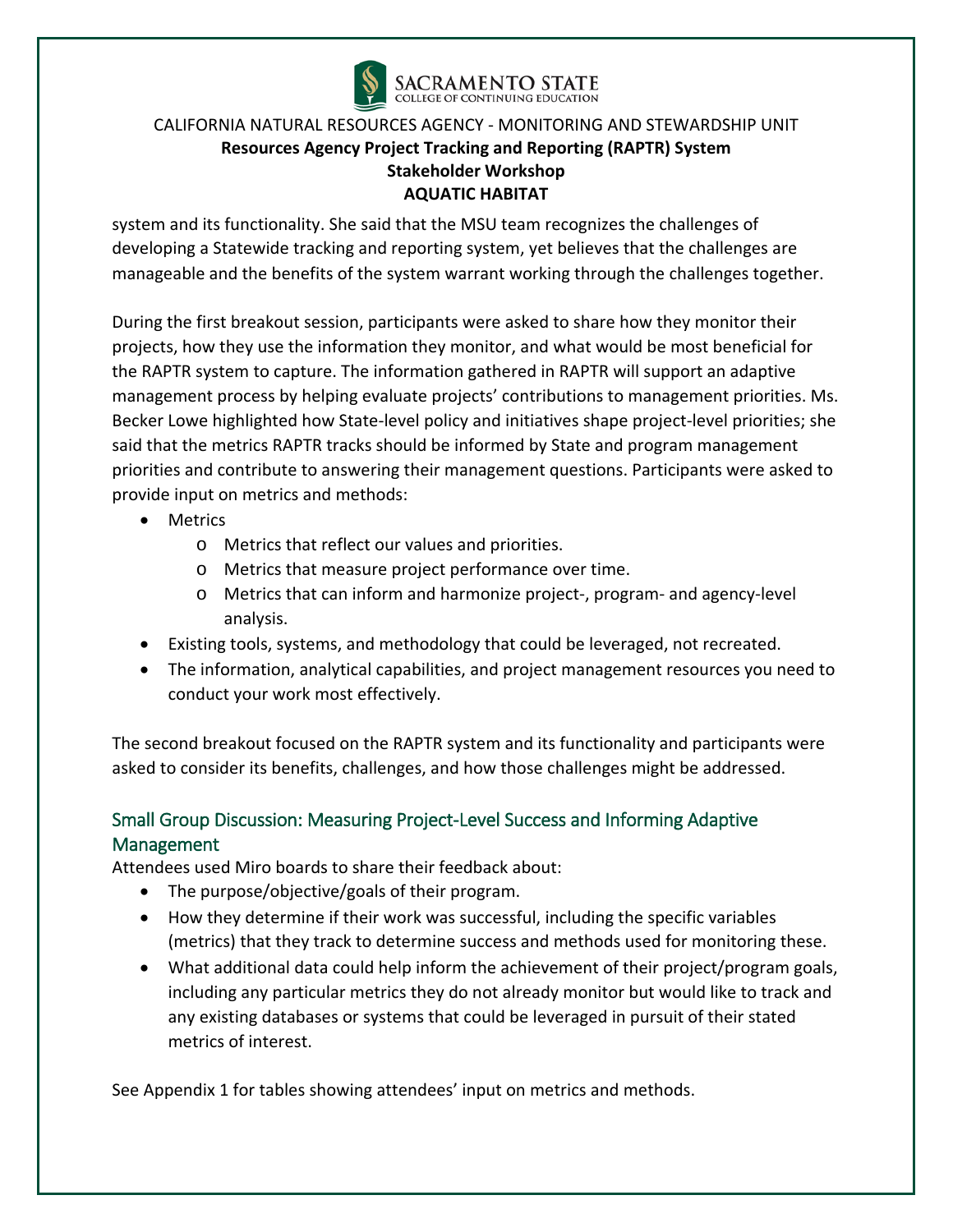

## Small Group Discussion: The RAPTR System and its Functionality

As summarized in the table below, attendees again used Miro boards to share their feedback about:

- What other opportunities could the RAPTR System help to achieve, describing how the RAPTR System could be used to inform State programs and decision-making.
- What potential challenges or concerns (other than financial and staff capacity) should be considered throughout the system development and roll-out phases, including any suggested solutions.

See Appendix 2 for attendees' input on benefits and challenges related to RAPTR.

#### Takeaways for Day 2

Ms. Ford gave a recap of some of the key takeaways and new ideas the MSU team heard from workshop participants. A group of participants discussed incorporating citizen science to mobilize local expertise. Another group suggested focusing on features that will support collaboration and information sharing across agencies to learn from one another's work. Participants wrestled with how to determine which metrics to track, in particular the scientific elements, as well as which existing databases RAPTR should connect to. Ms. Ford said that the workshop series is the beginning of the process of identifying metrics for RAPTR and it will continue through working groups and technical advisory committees with subject matter experts. She also noted that RAPTR is conceived as a living system that will evolve over time.

## Closing Remarks

Ms. Ford thanked participants for their time and input. She said that the MSU team would use participants' feedback as they continue to work on developing the RAPTR system and invited participants to share any additional feedback via email following the workshop or by joining the working groups and technical advisory committees to continue developing the set of metrics.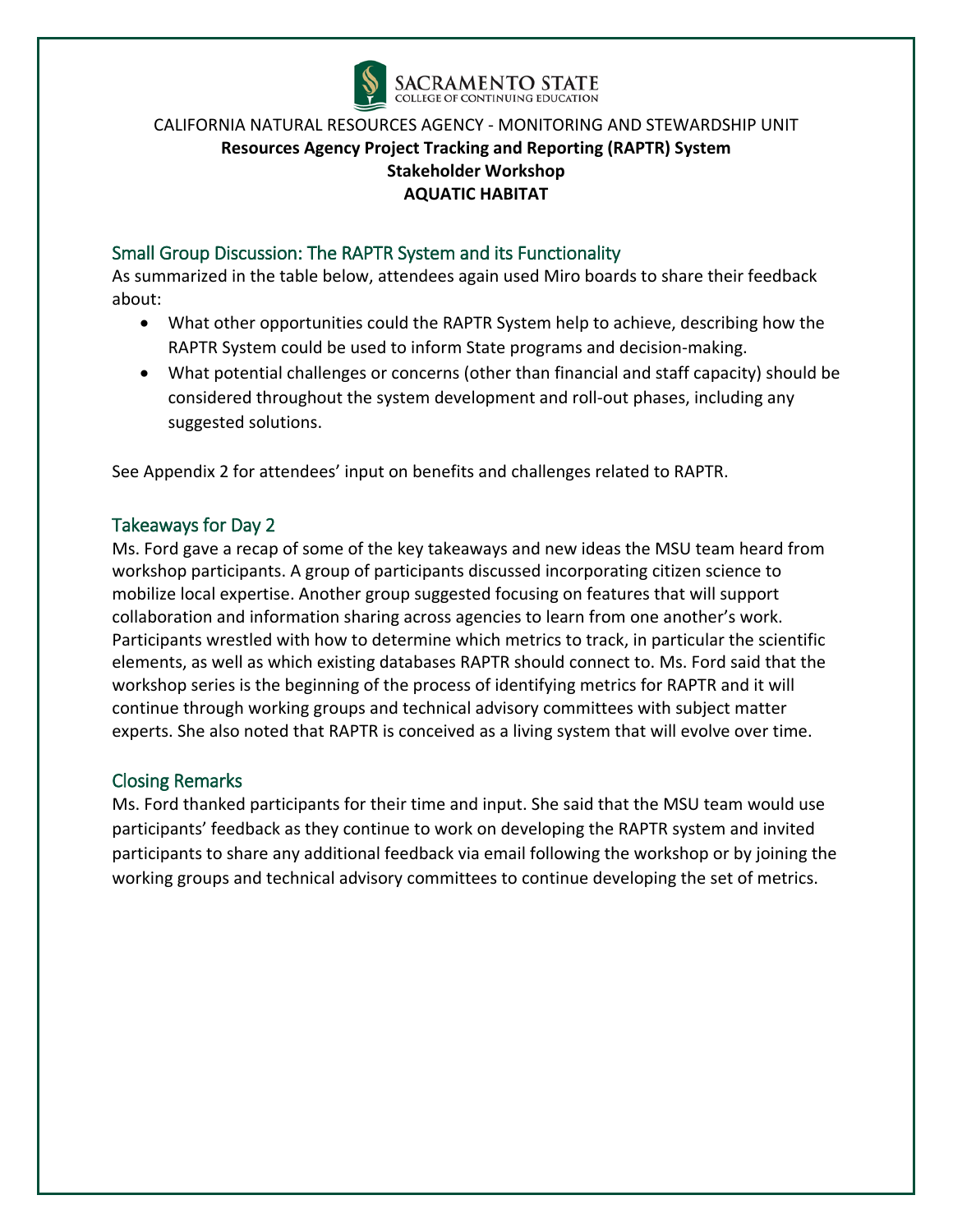

# Appendix 1. Breakout Outcomes: Measuring Project-Level Success and Informing Adaptive Management

|                     | #1 - First Breakout        |                           |                        |                        |                           |  |  |  |  |
|---------------------|----------------------------|---------------------------|------------------------|------------------------|---------------------------|--|--|--|--|
|                     | <b>PROGRAM DESCRIPTION</b> | <b>EVALUATING SUCCESS</b> |                        | <b>WISHLIST</b>        |                           |  |  |  |  |
| <b>Program Name</b> | <b>Objectives/Goals</b>    | <b>Metrics</b>            | <b>Methodology</b>     | <b>Desired Metrics</b> | <b>Possible Resources</b> |  |  |  |  |
| Delta Conservancy   | Fund capital outlay        | 1) number of              | Site visits, physical  | Native species         | The SharePoint            |  |  |  |  |
| Proposition 1 Grant | projects that              | projects funded, 2)       | evaluations.           | population             | system used by the        |  |  |  |  |
| Program             | restore or enhance         | number of projects        |                        | responses (aquatic     | Sierra Nevada             |  |  |  |  |
|                     | habitat in the             | completed, 3)             |                        | and terrestrial);      | Conservancy.              |  |  |  |  |
|                     | Delta, improve             | number of                 |                        | invasive species       | WebGrants used by         |  |  |  |  |
|                     | water quality, and         | acres/linear feet of      |                        | population             | CDFW.                     |  |  |  |  |
|                     | sustainable                | habitat                   |                        | responses (aquatic     |                           |  |  |  |  |
|                     | agriculture. Also          |                           |                        | and terrestrial);      |                           |  |  |  |  |
|                     | fund projects that         |                           |                        | and increase in        |                           |  |  |  |  |
|                     | plan for such              |                           |                        | water quality.         |                           |  |  |  |  |
|                     | projects.                  |                           |                        |                        |                           |  |  |  |  |
| Parks - Natural     | Large Resource             | Funding data, some        | Site visits and fiscal | Standardized post      | Post completion           |  |  |  |  |
| Heritage            | Restoration                | pre-project               | evaluation             | project evaluation/    | monitoring - long         |  |  |  |  |
| Stewardship         | Program - same             | baseline very basic       |                        | long term              | term management           |  |  |  |  |
| Program             | info applies, just         | data capture              |                        | monitoring for         | resources                 |  |  |  |  |
|                     | different funding          |                           |                        | success, treatment     |                           |  |  |  |  |
|                     | source                     |                           |                        | acres, and much,       |                           |  |  |  |  |
|                     |                            |                           |                        | much more              |                           |  |  |  |  |
|                     | Fund habitat               |                           |                        |                        |                           |  |  |  |  |
|                     | restoration within         |                           |                        |                        |                           |  |  |  |  |
|                     | <b>SP</b>                  |                           |                        |                        |                           |  |  |  |  |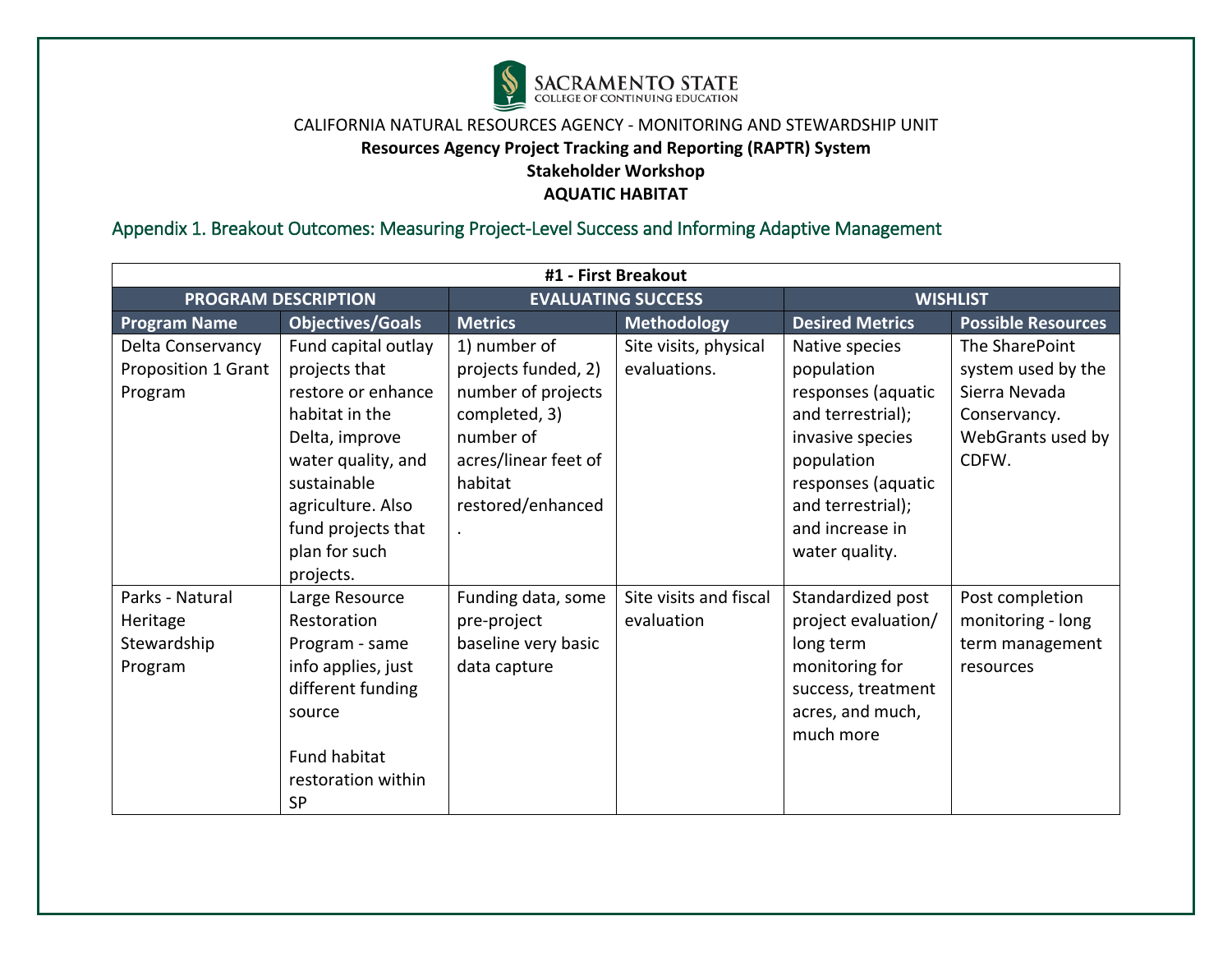

**Resources Agency Project Tracking and Reporting (RAPTR) System** 

# **Stakeholder Workshop**

| <b>Grant Monitoring</b> | Acres treated,      | Implementation     | Site visits, and fiscal | Long-term          | Lidar/remote        |
|-------------------------|---------------------|--------------------|-------------------------|--------------------|---------------------|
| (SNC)                   | water sources       | area, treatment    | evaluation              | monitoring of      | sensing - longer-   |
|                         | protected, habitat  | type, funding used |                         | change and         | term contracts with |
|                         | conserved           |                    |                         | evaluation if fire | funding for follow- |
|                         | https://sierranevad |                    |                         | then hits the      | up                  |
|                         | a.ca.gov/funding/s  |                    |                         | project area after |                     |
|                         | $nc$ -grants/       |                    |                         | completion         |                     |

| #2 - First Breakout        |                      |                           |                                    |                 |                  |  |  |  |
|----------------------------|----------------------|---------------------------|------------------------------------|-----------------|------------------|--|--|--|
| <b>PROGRAM DESCRIPTION</b> |                      |                           | <b>EVALUATING SUCCESS</b>          | <b>WISHLIST</b> |                  |  |  |  |
| <b>Program Name</b>        | Objectives/G         | <b>Metrics</b>            | <b>Methodology</b>                 | <b>Desired</b>  | <b>Possible</b>  |  |  |  |
|                            | oals                 |                           |                                    | <b>Metrics</b>  | <b>Resources</b> |  |  |  |
| San Diego River            | Identify and         | Progress Reports, site    | Existing methods (Cal IPC etc.)    | Reduce          | Local Experts,   |  |  |  |
| Watershed                  | map Invasive         | visits and Aerial         |                                    | Invasive        | Regulatory       |  |  |  |
| <b>Invasive Non-</b>       | <b>Plant Species</b> | Imagery                   |                                    | Plant           | Agencies         |  |  |  |
| Native Plant               | to be                |                           |                                    | Coverage        | (USACE, CDFW,    |  |  |  |
| Control and                | removed              |                           |                                    | replace with    | Regional         |  |  |  |
| Restoration                |                      |                           |                                    | native          | WQCB)            |  |  |  |
| Program                    |                      |                           |                                    | vegetation      |                  |  |  |  |
| Sierra Nevada              | Create socio-        | Note: this is a selection | Currently, for grant programs, all | Forest          | Clearly, these   |  |  |  |
| Conservancy                | ecological           | of currently              | are dependent on grantee           | resilience:     | cannot all be    |  |  |  |
| Watershed                  | resilience           | established and           | reporting at the close of project. | - tree          | collected with   |  |  |  |
| Improvement                | across               | tracked performance       | Various methodologies described    | density         | ground-data      |  |  |  |
| Program -                  | forested             | measures. We are in       | at https://sierranevada.ca.gov/fun | -basal area     | for every        |  |  |  |
| (multiple grant            | landscapes in        | the process of revising   | ding/snc-grants/manage-your-       | - clump/gap     | project, but a   |  |  |  |
| programs)                  | the Sierra           | this approach.            | grant/performance-measures/        | structure       | combination of   |  |  |  |
|                            | Nevada               | - acres of land           |                                    | and             | select ground    |  |  |  |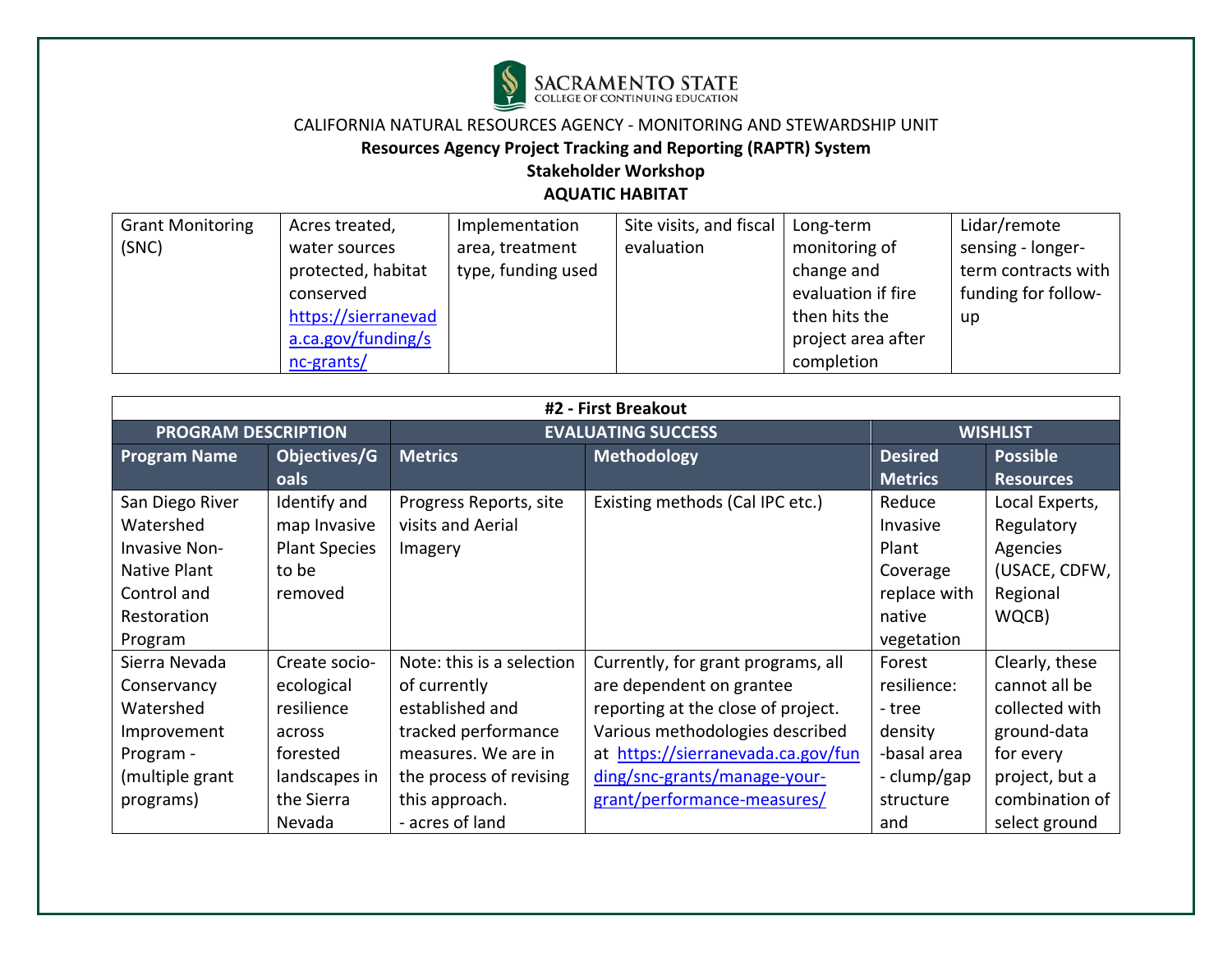

| #2 - First Breakout        |                |                        |                           |                |                  |  |  |
|----------------------------|----------------|------------------------|---------------------------|----------------|------------------|--|--|
| <b>PROGRAM DESCRIPTION</b> |                |                        | <b>EVALUATING SUCCESS</b> |                | <b>WISHLIST</b>  |  |  |
| <b>Program Name</b>        | Objectives/G   | <b>Metrics</b>         | <b>Methodology</b>        | <b>Desired</b> | <b>Possible</b>  |  |  |
|                            | oals           |                        |                           | <b>Metrics</b> | <b>Resources</b> |  |  |
|                            |                | improved or restored   |                           | composite      | data collection  |  |  |
|                            | Support        | - tons of carbon       |                           | index          | and remote       |  |  |
|                            | projects that  | sequestered of         |                           | - seral stage  | sensing efforts  |  |  |
|                            | create or      | emissions avoided      |                           | - snag         | already          |  |  |
|                            | improve        | - % of pre-project and |                           | density        | underway and     |  |  |
|                            | forest         | planning efforts       |                           | - veg          | clear            |  |  |
|                            | conditions     | resulting in project   |                           | community      | geospatial       |  |  |
|                            | that result in | implementation         |                           | type           | information      |  |  |
|                            | a              | - number of            |                           | - tree         | would support    |  |  |
|                            | combination    | collaboratively        |                           | species        | the larger-      |  |  |
|                            | of multiple    | developed plans and    |                           | diversity      | scale project    |  |  |
|                            | watershed,     | assessments            |                           |                | impacts and      |  |  |
|                            | ecosystem,     | - linear ft of         |                           | disturbance    | decisions        |  |  |
|                            | and            | streambank protected   |                           | loss of forest | needed in the    |  |  |
|                            | community      | or restored            |                           | cover          | region. All      |  |  |
|                            | benefits.      | - acFt per annum of    |                           |                | dependent on     |  |  |
|                            |                | water supply           |                           | Biodiversity   | clear data       |  |  |
|                            | Support the    | conserved or enhanced  |                           | conservatio    | coordination     |  |  |
|                            | planning and   | - acre feet per annum  |                           | n:             | among all        |  |  |
|                            | implementati   | of streamflow          |                           | - habitat for  | forest           |  |  |
|                            | on of projects | improved               |                           | focal species  | management       |  |  |
|                            | that will      | - # and types of jobs  |                           | / listed       | entities.        |  |  |
|                            | increase       | created                |                           | species        |                  |  |  |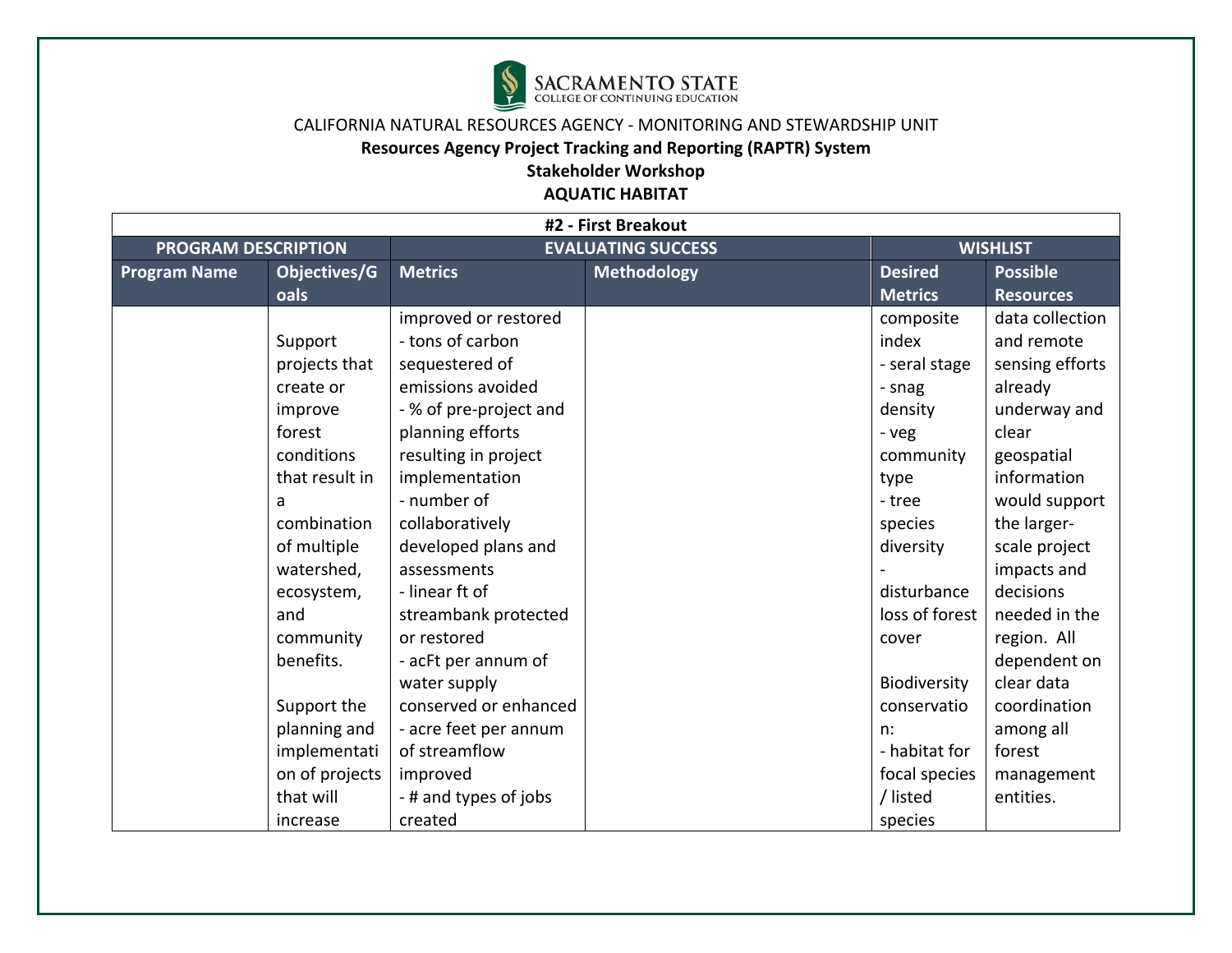

## **Resources Agency Project Tracking and Reporting (RAPTR) System**

**Stakeholder Workshop** 

| #2 - First Breakout        |               |                         |                                    |                |                   |  |  |  |
|----------------------------|---------------|-------------------------|------------------------------------|----------------|-------------------|--|--|--|
| <b>PROGRAM DESCRIPTION</b> |               |                         | <b>EVALUATING SUCCESS</b>          |                | <b>WISHLIST</b>   |  |  |  |
| <b>Program Name</b>        | Objectives/G  | <b>Metrics</b>          | <b>Methodology</b>                 | <b>Desired</b> | <b>Possible</b>   |  |  |  |
|                            | oals          |                         |                                    | <b>Metrics</b> | <b>Resources</b>  |  |  |  |
|                            | community     | - # of people reached   |                                    | - species &    |                   |  |  |  |
|                            | resiliency    | - resources leveraged   |                                    | community      |                   |  |  |  |
|                            | against, and  | for the Sierra Nevada   |                                    | diversity      |                   |  |  |  |
|                            | recovery      |                         |                                    | - non-native   |                   |  |  |  |
|                            | from, natural |                         |                                    | distribution   |                   |  |  |  |
|                            | disasters and |                         |                                    | - functional   |                   |  |  |  |
|                            | ecological    |                         |                                    | group          |                   |  |  |  |
|                            | and           |                         |                                    | diversity      |                   |  |  |  |
|                            | economic      |                         |                                    |                |                   |  |  |  |
|                            | challenges.   |                         |                                    |                |                   |  |  |  |
| Areas of                   | Summarize     | Contacts from           | We have opportunistically engaged  | Statistically  | As mentioned,     |  |  |  |
| Conservation               | elements of   | individuals with local, | local land managers during our ACE | rigorous       | better            |  |  |  |
| Emphasis/                  | biodiversity  | site-specific           | training sessions, but we need     | error rates    | statewide         |  |  |  |
| <b>Wildlife Habitat</b>    | across the    | knowledge, as to        | more systematic meetings with      | for model      | vegetation        |  |  |  |
| Relationship               | landscape     | whether ACE             | land managers to discuss what ACE  | predictions    | data sets         |  |  |  |
| System. (Conserv           |               | conclusions match       | is getting right and what elements |                |                   |  |  |  |
| ation Analysis             | Accurately    | local knowledge         | are missing                        | Increased      | Targeted          |  |  |  |
| Unit Projects,             | associate     |                         |                                    | strategic      | species           |  |  |  |
| CDFW, BDB)                 | wildlife with | We have not             | Explore to greater degrees how     | sampling       | surveys in        |  |  |  |
|                            | suitable      | undertaken this yet,    | partner project monitoring can     | across the     | areas of the      |  |  |  |
|                            | habitat types | but strategic sampling  | help validate ACE conclusions      | state of       | state with little |  |  |  |
|                            | based on      | to corroborate our      |                                    | vulnerable     | species data,     |  |  |  |
|                            | latest        | modeling efforts is in  |                                    | species        | likely resulting  |  |  |  |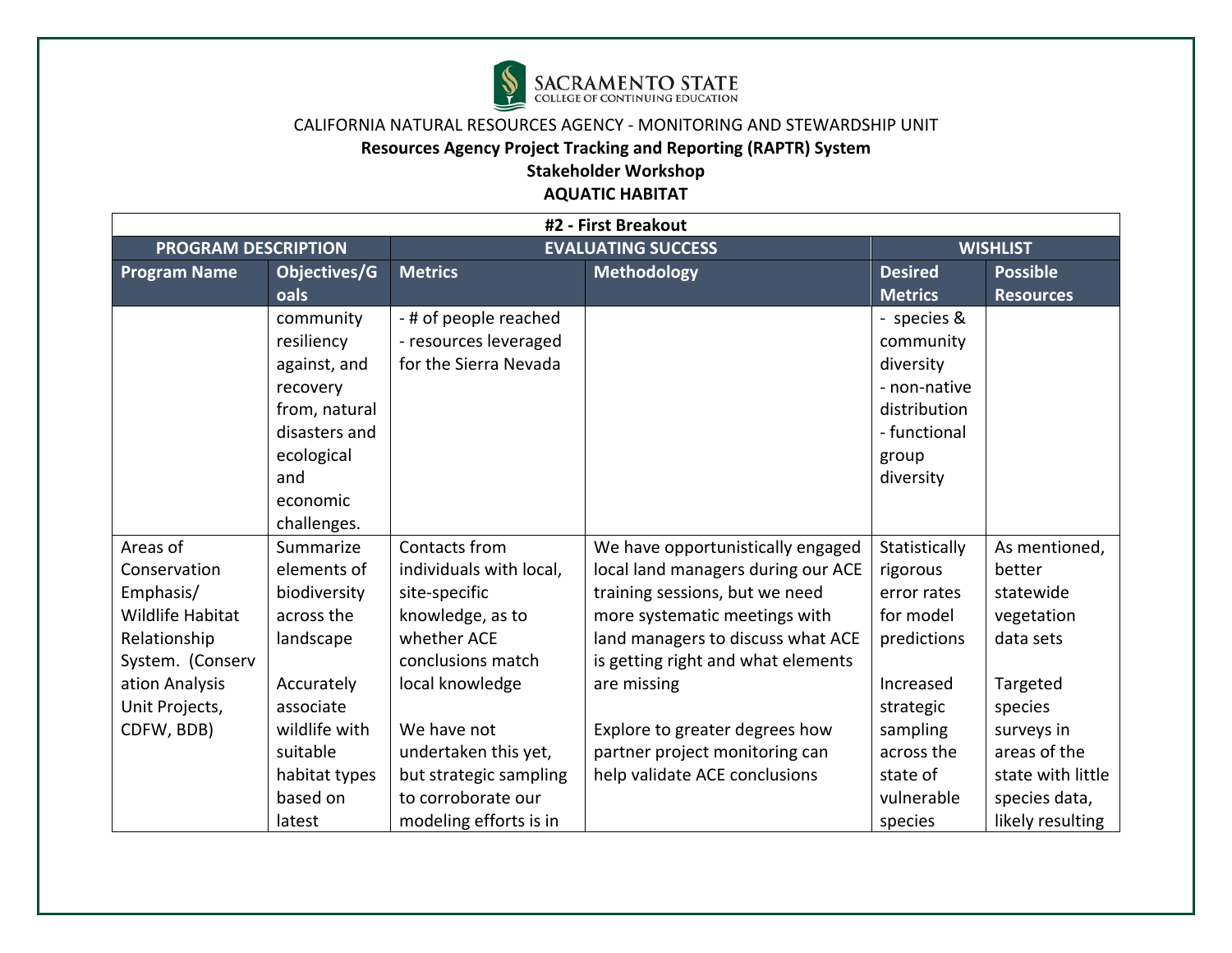

## **Resources Agency Project Tracking and Reporting (RAPTR) System**

**Stakeholder Workshop** 

| #2 - First Breakout        |                                    |                |                           |                                  |                                                                                                                                                                                            |  |  |
|----------------------------|------------------------------------|----------------|---------------------------|----------------------------------|--------------------------------------------------------------------------------------------------------------------------------------------------------------------------------------------|--|--|
| <b>PROGRAM DESCRIPTION</b> |                                    |                | <b>EVALUATING SUCCESS</b> |                                  | <b>WISHLIST</b>                                                                                                                                                                            |  |  |
| <b>Program Name</b>        | Objectives/G<br>oals               | <b>Metrics</b> | <b>Methodology</b>        | <b>Desired</b><br><b>Metrics</b> | <b>Possible</b><br><b>Resources</b>                                                                                                                                                        |  |  |
|                            | research/<br>monitoring<br>efforts | order          |                           | populations                      | from absence<br>of surveys, not<br>necessarily<br>absence of<br>data<br>Greater<br>enduring<br>partnerships<br>for data<br>collaboration<br>and exchange<br>across<br>numerous<br>programs |  |  |
|                            |                                    |                |                           |                                  | Unobfuscated<br>citizen science<br>data-<br>coordinated<br>outreach with<br>e-bird,<br>inaturalist, etc.                                                                                   |  |  |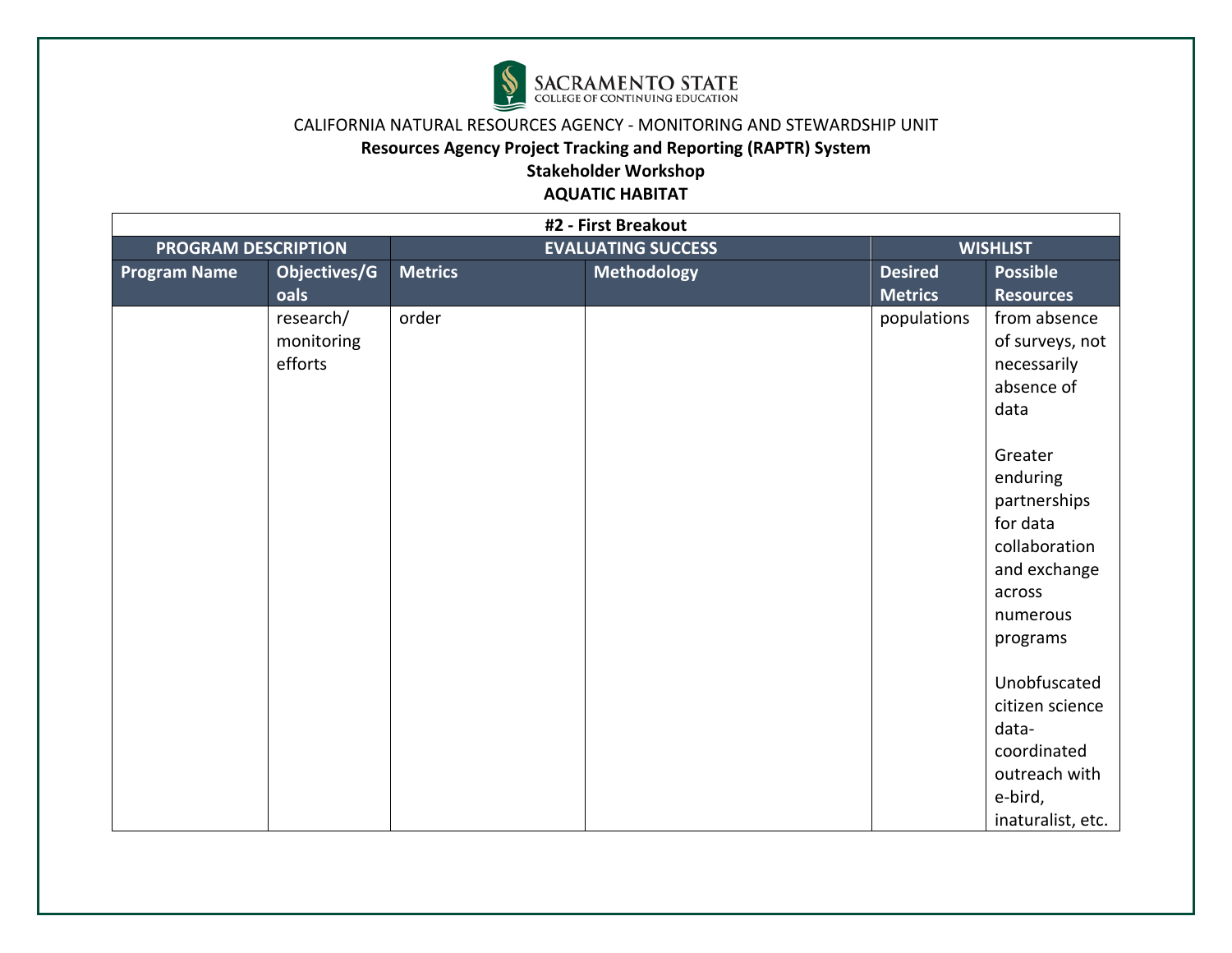

## **Resources Agency Project Tracking and Reporting (RAPTR) System**

**Stakeholder Workshop** 

| #2 - First Breakout                       |                          |                                       |                                                                     |                         |                                                                                                                                                                                                 |  |  |  |
|-------------------------------------------|--------------------------|---------------------------------------|---------------------------------------------------------------------|-------------------------|-------------------------------------------------------------------------------------------------------------------------------------------------------------------------------------------------|--|--|--|
| <b>PROGRAM DESCRIPTION</b>                |                          |                                       | <b>EVALUATING SUCCESS</b>                                           |                         | <b>WISHLIST</b>                                                                                                                                                                                 |  |  |  |
| <b>Program Name</b>                       | Objectives/G             | <b>Metrics</b>                        | <b>Methodology</b>                                                  | <b>Desired</b>          | <b>Possible</b>                                                                                                                                                                                 |  |  |  |
|                                           | oals                     |                                       |                                                                     | <b>Metrics</b>          | <b>Resources</b>                                                                                                                                                                                |  |  |  |
|                                           |                          |                                       |                                                                     |                         | Greater<br>funding/<br>resources for<br>the<br>indispensable<br>work of<br><b>CNDDB</b> staff<br>who are<br>woefully<br>backlogged<br>with critical<br>sensitive<br>species data<br>occurrences |  |  |  |
| <b>CDFW Proposition</b><br>$1/$ Prop 68 - | Implements<br>California | Individual project<br>objectives met; | Project-specific performance<br>measures; deliverable tracking; GIS | Ecosystem<br>functional | Pool<br>resources:                                                                                                                                                                              |  |  |  |
| Watershed &                               | <b>Water Action</b>      | deliverables received;                | project boundary & data                                             | response                | coordinated                                                                                                                                                                                     |  |  |  |
| Delta grant                               | Plan, SWAP,              | proposed and final                    | submission to EcoAtlas Project                                      | (e.g., water            | monitoring                                                                                                                                                                                      |  |  |  |
| programs                                  | other state              | project acreage;                      | Tracker, CRAM, photo points,                                        | storage,                | across offices                                                                                                                                                                                  |  |  |  |
|                                           | and regional             | wetland condition;                    | reporting to CNDDB. Wide variety                                    | carbon                  | & programs;                                                                                                                                                                                     |  |  |  |
|                                           | plans.                   | water quality,                        | of monitoring methods associated                                    | sequestratio            | reference site                                                                                                                                                                                  |  |  |  |
|                                           | Specific                 | vegetation response,                  | with specific project objectives                                    | n, response             | program; Long                                                                                                                                                                                   |  |  |  |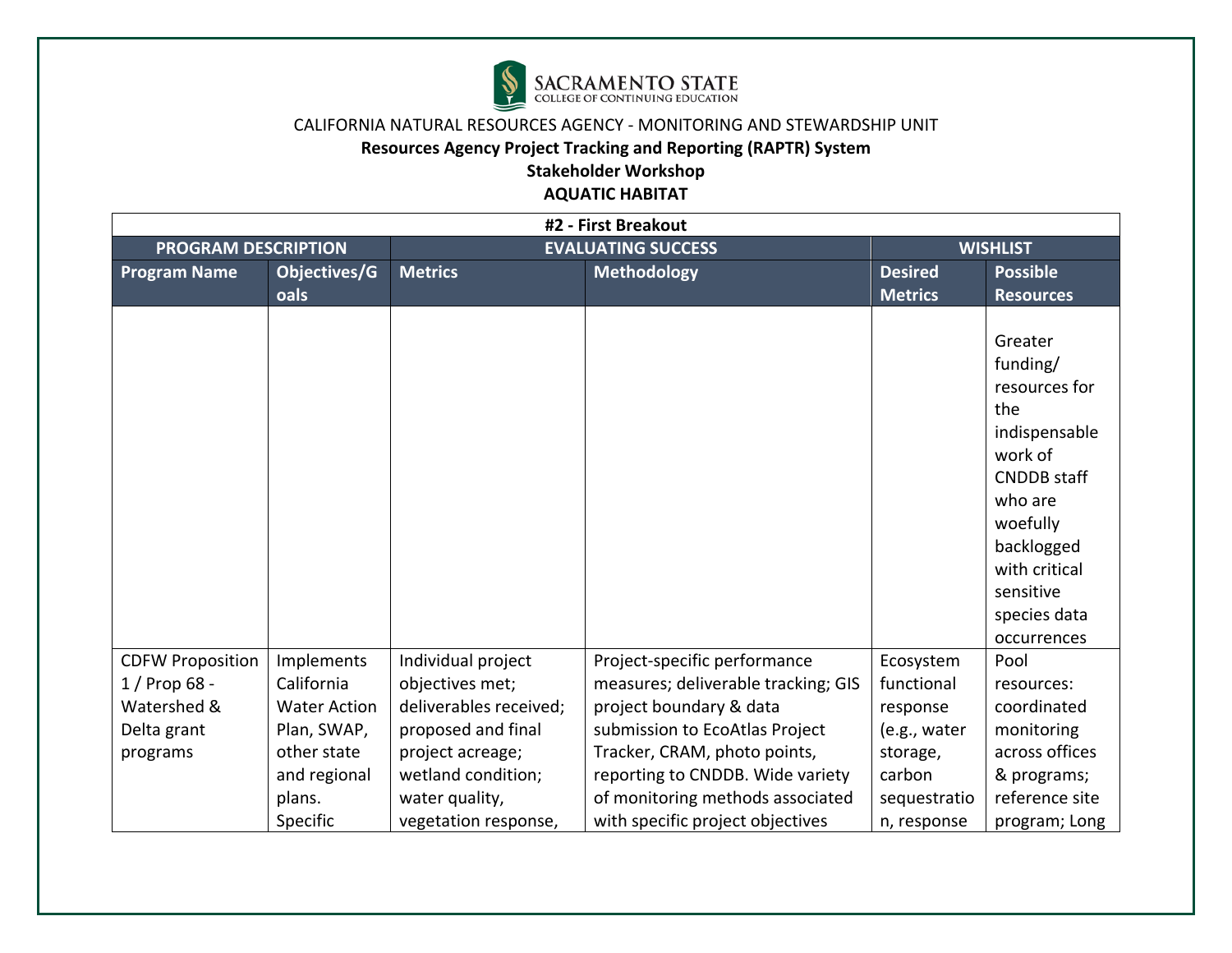

## CALIFORNIA NATURAL RESOURCES AGENCY - MONITORING AND STEWARDSHIP UNIT **Resources Agency Project Tracking and Reporting (RAPTR) System**

**Stakeholder Workshop** 

| #2 - First Breakout        |                                                                                                                                                                                                                                                                                                    |                                                                                                             |                                                                                                                                                                                                                      |                                                                                                                                                         |                                                                                                                                                                                                                                                                                                                                                        |  |  |  |
|----------------------------|----------------------------------------------------------------------------------------------------------------------------------------------------------------------------------------------------------------------------------------------------------------------------------------------------|-------------------------------------------------------------------------------------------------------------|----------------------------------------------------------------------------------------------------------------------------------------------------------------------------------------------------------------------|---------------------------------------------------------------------------------------------------------------------------------------------------------|--------------------------------------------------------------------------------------------------------------------------------------------------------------------------------------------------------------------------------------------------------------------------------------------------------------------------------------------------------|--|--|--|
| <b>PROGRAM DESCRIPTION</b> |                                                                                                                                                                                                                                                                                                    | <b>EVALUATING SUCCESS</b>                                                                                   |                                                                                                                                                                                                                      | <b>WISHLIST</b>                                                                                                                                         |                                                                                                                                                                                                                                                                                                                                                        |  |  |  |
| <b>Program Name</b>        | Objectives/G                                                                                                                                                                                                                                                                                       | <b>Methodology</b><br><b>Metrics</b>                                                                        |                                                                                                                                                                                                                      | <b>Desired</b>                                                                                                                                          | <b>Possible</b>                                                                                                                                                                                                                                                                                                                                        |  |  |  |
|                            | oals                                                                                                                                                                                                                                                                                               |                                                                                                             |                                                                                                                                                                                                                      | <b>Metrics</b>                                                                                                                                          | <b>Resources</b>                                                                                                                                                                                                                                                                                                                                       |  |  |  |
|                            | program<br>priorities<br>include<br>protect/enha<br>nce /restore<br>watersheds,<br>fire recovery<br>(which may<br>include forest<br>management<br>), Cross-<br>border<br>ecosystems<br>(i.e., north of<br>Mexican<br>border),<br>Mountain<br>meadows,<br>estuaries,<br>anadromous<br>fish habitat. | presence of listed<br>species; Wide variety<br>of metrics associated<br>with specific project<br>objectives | (EPA/WRAMP level 3) - program<br>recommends using standardized<br>methods.<br>ResilienceMetrics.org (Susi Moser's<br>work), World Bank, RAND, OEHHA<br>indicators, etc. (OPR will have a<br>more comprehensive list) | to climate<br>stressors);<br>fish, wildlife<br>& plant<br>population<br>response;<br>long term<br>response<br>and<br>adaptive<br>managemen<br>t actions | term<br>monitoring<br>and reporting;<br>simplify and<br>automate data<br>collection;<br>figure out how<br>to<br>encourage/enf<br>orce long term<br>participation<br>from grantees<br>after the grant<br>period is<br>ended. Develo<br>p State-funded<br>monitoring<br>program<br>focused on<br>long term<br>monitoring.<br>Look at<br><b>Fisheries</b> |  |  |  |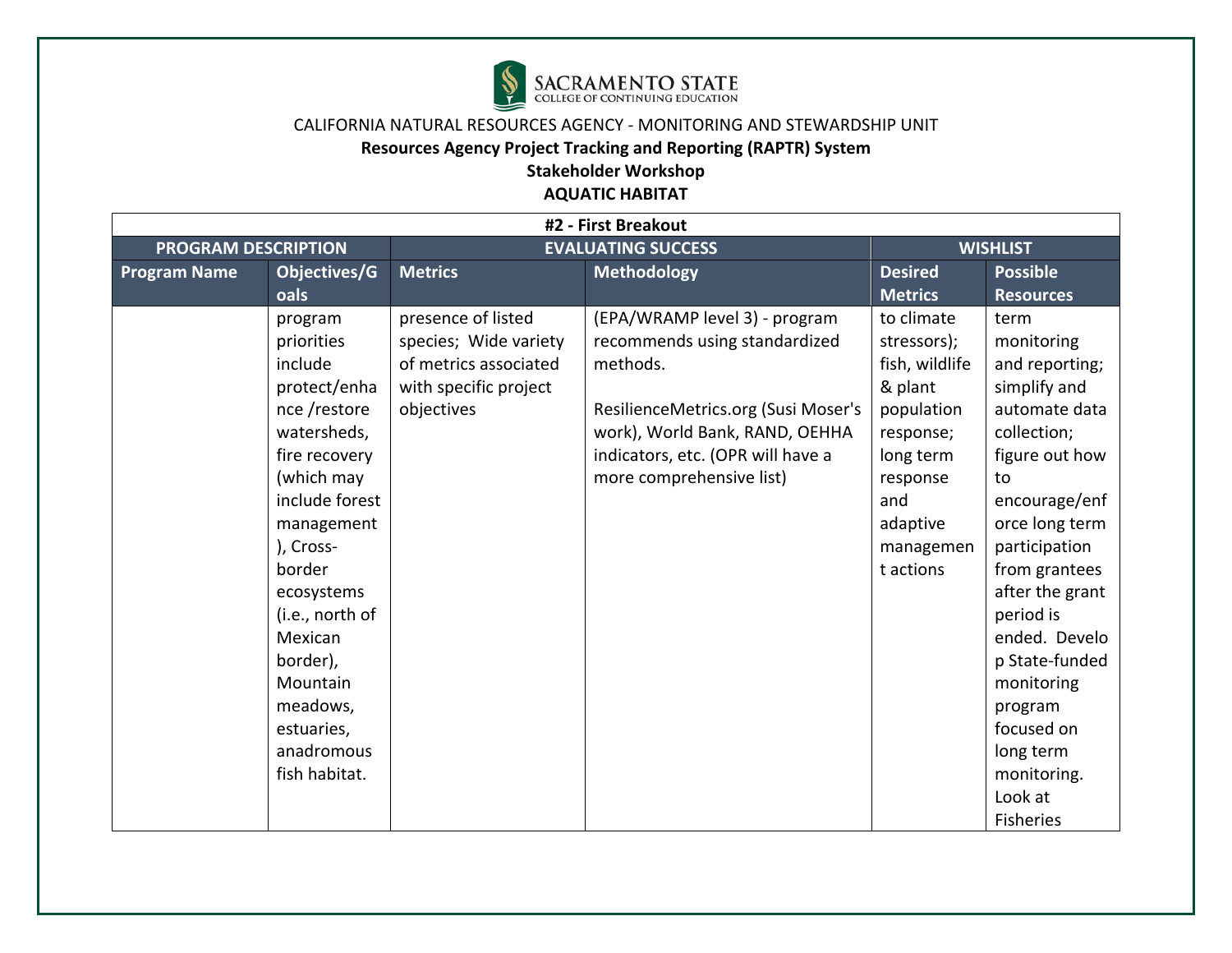

## **Resources Agency Project Tracking and Reporting (RAPTR) System**

**Stakeholder Workshop** 

| #2 - First Breakout        |              |                |                               |                |                      |  |  |  |
|----------------------------|--------------|----------------|-------------------------------|----------------|----------------------|--|--|--|
| <b>PROGRAM DESCRIPTION</b> |              |                | <b>EVALUATING SUCCESS</b>     |                | <b>WISHLIST</b>      |  |  |  |
| <b>Program Name</b>        | Objectives/G | <b>Metrics</b> | Methodology<br><b>Desired</b> |                | <b>Possible</b>      |  |  |  |
|                            | oals         |                |                               | <b>Metrics</b> | <b>Resources</b>     |  |  |  |
|                            |              |                |                               |                | Restoration          |  |  |  |
|                            |              |                |                               |                | <b>Grant Program</b> |  |  |  |
|                            |              |                |                               |                | monitoring           |  |  |  |
|                            |              |                |                               |                | program as a         |  |  |  |
|                            |              |                |                               |                | model.               |  |  |  |

| #3 - First Breakout                                           |                                                                                                                                                             |                                                                     |                                                      |                        |                           |  |  |  |
|---------------------------------------------------------------|-------------------------------------------------------------------------------------------------------------------------------------------------------------|---------------------------------------------------------------------|------------------------------------------------------|------------------------|---------------------------|--|--|--|
|                                                               | <b>PROGRAM DESCRIPTION</b>                                                                                                                                  |                                                                     | <b>EVALUATING SUCCESS</b>                            | <b>WISHLIST</b>        |                           |  |  |  |
| <b>Program Name</b>                                           | <b>Objectives/Goals</b>                                                                                                                                     | <b>Metrics</b>                                                      | <b>Methodology</b>                                   | <b>Desired Metrics</b> | <b>Possible Resources</b> |  |  |  |
| Environmental<br>Enhancement and<br><b>Mitigation Program</b> | Contribute to<br>mitigation of the<br>environmental<br>effects of<br>transportation<br>projects through<br>Urban Forestry and<br>Resource Lands<br>Projects | Acres of open<br>space protected,<br>acres restored                 | Progress reports,<br>field inspections               |                        |                           |  |  |  |
| <b>SWGP</b>                                                   | Implement<br><b>Integrated Regional</b><br>Water<br>Management Plan                                                                                         | Water quality and<br>quantity. Metrics<br>vary according to<br>plan | Investigate ground<br>water and well<br>contaminants |                        |                           |  |  |  |
| Watershed                                                     | Capacity building                                                                                                                                           | Varies by contract                                                  | Personal contact,                                    |                        |                           |  |  |  |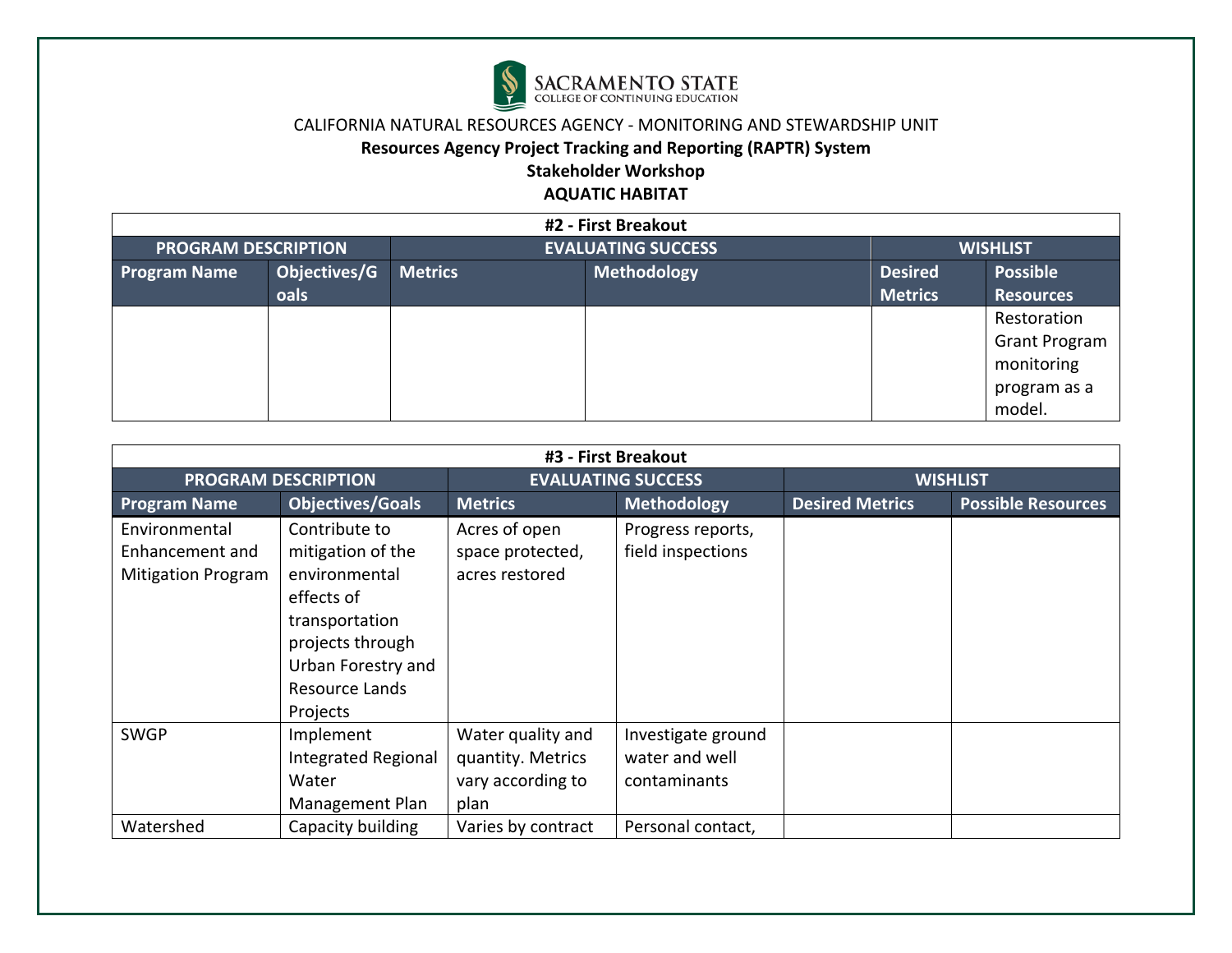

## **Resources Agency Project Tracking and Reporting (RAPTR) System**

# **Stakeholder Workshop**

| #3 - First Breakout        |                         |                           |                 |                        |                           |  |  |  |
|----------------------------|-------------------------|---------------------------|-----------------|------------------------|---------------------------|--|--|--|
| <b>PROGRAM DESCRIPTION</b> |                         | <b>EVALUATING SUCCESS</b> |                 | <b>WISHLIST</b>        |                           |  |  |  |
| <b>Program Name</b>        | <b>Objectives/Goals</b> | <b>Metrics</b>            | Methodology     | <b>Desired Metrics</b> | <b>Possible Resources</b> |  |  |  |
| <b>Coordinator Series</b>  | for RCD's to            | and work proposal         | feedback with   |                        |                           |  |  |  |
|                            | conduct forestry        | (debris removal,          | RCDs, tribal    |                        |                           |  |  |  |
|                            | work (capacity          | cleanup, watershed        | representatives |                        |                           |  |  |  |
|                            | networks)               | concerns                  |                 |                        |                           |  |  |  |
| Regional forest and        | Capacity building       |                           |                 |                        |                           |  |  |  |
| fire capacity              | Improve tribal          |                           |                 |                        |                           |  |  |  |
| program                    | relationships           |                           |                 |                        |                           |  |  |  |

| #4 - First Breakout |                            |                   |                           |                        |                           |  |  |  |
|---------------------|----------------------------|-------------------|---------------------------|------------------------|---------------------------|--|--|--|
|                     | <b>PROGRAM DESCRIPTION</b> |                   | <b>EVALUATING SUCCESS</b> | <b>WISHLIST</b>        |                           |  |  |  |
| <b>Program Name</b> | <b>Objectives/Goals</b>    | <b>Metrics</b>    | <b>Methodology</b>        | <b>Desired Metrics</b> | <b>Possible Resources</b> |  |  |  |
| Wildlife            | Objectives focus on        | Various funding   | Field site visit          | Depends on specific    | Region-scale              |  |  |  |
| Conservation        | climate change             | directives (e.g.: | confirmation,             | funding program (WCB   | analyses of how           |  |  |  |
| Board (WCB):        | resilience, public         | "Ensure 40        | project site              | has 16). More habitat- | climate change is         |  |  |  |
| Multiple grant      | access, ecosystem          | percent of all    | analysis through          | specific carbon        | likely to affect          |  |  |  |
| funding             | services,                  | acquisition       | geospatial tools          | sequestration          | habitat availability      |  |  |  |
| programs            | partnerships, and          | projects are in   | such as BIOS,             | methodologies and      | and conditions            |  |  |  |
|                     | monitoring.                | areas identified  | ground-truth              | biodiversity and       | (some of these are        |  |  |  |
|                     |                            | as habitat for    | applicant claims          | connectivity indices   | under production,         |  |  |  |
|                     |                            | vulnerable        | of project                | are examples for the   | many more are yet-        |  |  |  |
|                     |                            | species."         | benefits through          | climate resilience     | to-be completed).         |  |  |  |
|                     |                            |                   | technical review.         | objective.             |                           |  |  |  |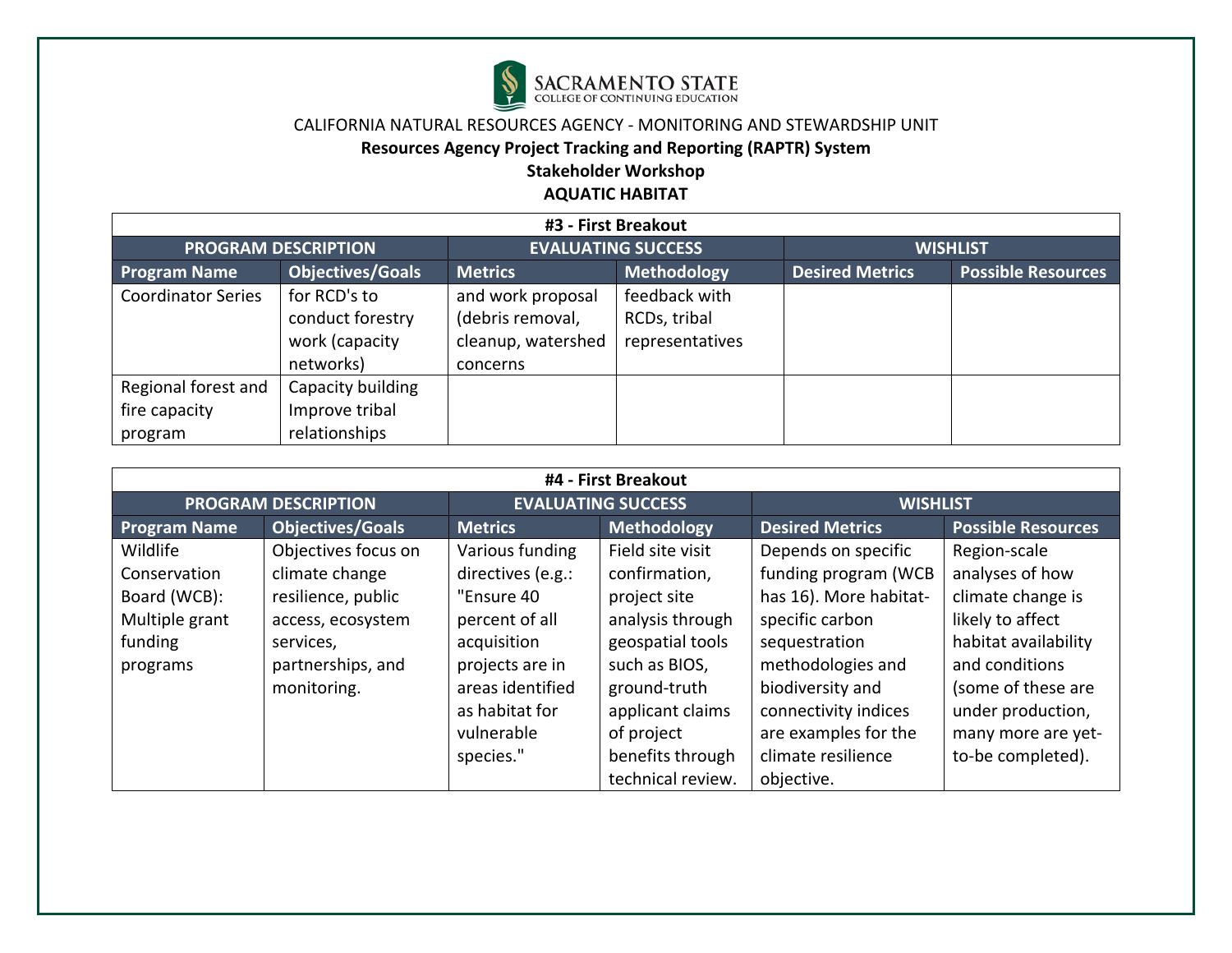

**Resources Agency Project Tracking and Reporting (RAPTR) System** 

**Stakeholder Workshop** 

| #4 - First Breakout                                                         |                                                                                                                                                                                                                                                                                                                  |                                                                                                                                                                  |                                                                                                                                                                                                                                                                                              |                                                                                                                                                                                                                                                                                                                                                                     |                                                                                                                    |  |
|-----------------------------------------------------------------------------|------------------------------------------------------------------------------------------------------------------------------------------------------------------------------------------------------------------------------------------------------------------------------------------------------------------|------------------------------------------------------------------------------------------------------------------------------------------------------------------|----------------------------------------------------------------------------------------------------------------------------------------------------------------------------------------------------------------------------------------------------------------------------------------------|---------------------------------------------------------------------------------------------------------------------------------------------------------------------------------------------------------------------------------------------------------------------------------------------------------------------------------------------------------------------|--------------------------------------------------------------------------------------------------------------------|--|
| <b>PROGRAM DESCRIPTION</b>                                                  |                                                                                                                                                                                                                                                                                                                  | <b>EVALUATING SUCCESS</b>                                                                                                                                        |                                                                                                                                                                                                                                                                                              | <b>WISHLIST</b>                                                                                                                                                                                                                                                                                                                                                     |                                                                                                                    |  |
| <b>Program Name</b>                                                         | <b>Objectives/Goals</b>                                                                                                                                                                                                                                                                                          | <b>Metrics</b>                                                                                                                                                   | <b>Methodology</b>                                                                                                                                                                                                                                                                           | <b>Desired Metrics</b>                                                                                                                                                                                                                                                                                                                                              | <b>Possible Resources</b>                                                                                          |  |
| Sierra Nevada<br>Conservancy<br>(SNC): Multiple<br>Grant-Funded<br>Programs | Support projects that<br>restore, protect, and<br>enhance Sierra<br>Nevada watersheds<br>and communities.<br>Large landscape<br>$\bullet$<br>level planning<br>Implementation<br>$\bullet$<br>of prescribed fire<br>Fund forest health<br>programs<br>Partner with<br>underserved<br>partners and<br>communities | - Tracking<br>performance<br>measures as<br>outlined in<br>project<br>agreement<br>- Alignment w/<br>legislation<br>outlined in state<br>bond-funded<br>programs | • Meeting grant<br>program<br>eligibility of<br>grant<br>guidelines<br>• Site visits are<br>an integral<br>component of<br>evaluating the<br>program's<br>success<br>• Input from<br>project<br>partners<br>• Long-term<br>grant<br>monitoring<br>• Progress<br>reports and<br>final reports | Quantifying/measuring<br>input from project<br>partners as an<br>indicator of program<br>success - data<br>collection and<br>mapping resources to<br>capture before and<br>after conditions (pre-<br>and post-treatment),<br>some other method<br>than a photograph.<br>What would be the<br>best way to illustrate<br>how many acres were<br>treated successfully? | collaborate and info-<br>share with other<br>conservancies to<br>learn what has<br>worked well across<br>the state |  |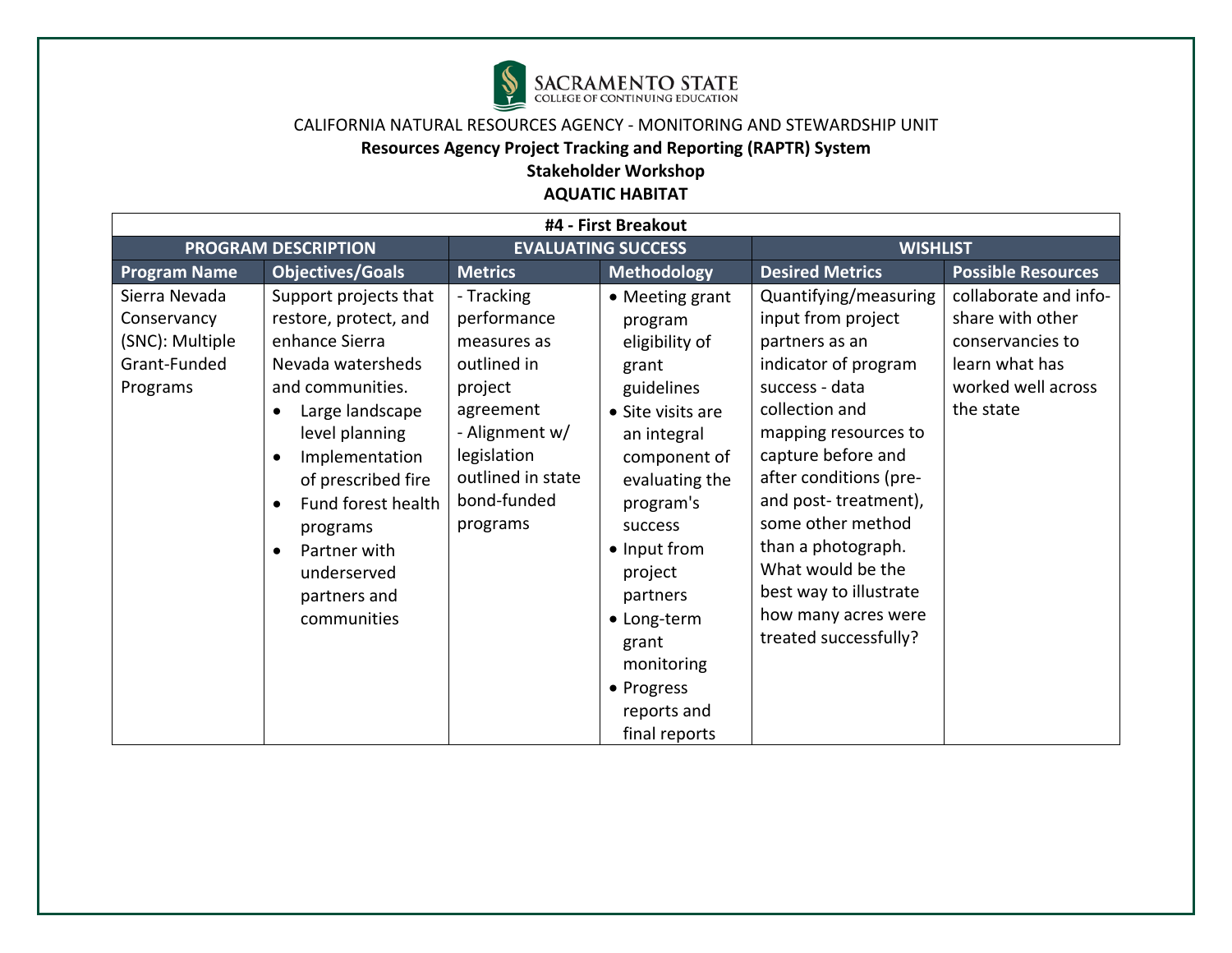

## **Resources Agency Project Tracking and Reporting (RAPTR) System**

**Stakeholder Workshop** 

| #4 - First Breakout        |                         |                           |                    |                        |                           |  |
|----------------------------|-------------------------|---------------------------|--------------------|------------------------|---------------------------|--|
| <b>PROGRAM DESCRIPTION</b> |                         | <b>EVALUATING SUCCESS</b> |                    | <b>WISHLIST</b>        |                           |  |
| <b>Program Name</b>        | <b>Objectives/Goals</b> | <b>Metrics</b>            | <b>Methodology</b> | <b>Desired Metrics</b> | <b>Possible Resources</b> |  |
| DWR Long-term              | Monitor and manage      | Habitat condition         | Avian point        | Indicator species, key | multi taxa wildlife       |  |
| Habitat                    | habitat created by      | Plot/node data            | counts, Node       | elements, special      | assessments               |  |
| Management                 | Delta Levees Program    | multi taxa, veg,          | surveys, CNPS,     | studies                | statewide, adaptive       |  |
| Program (Delta)            |                         | habitat elements          | <b>CWHR</b>        |                        | management                |  |
|                            |                         |                           |                    |                        | indicators in             |  |
|                            |                         |                           |                    |                        | response to               |  |
|                            |                         |                           |                    |                        | treatments. Tech for      |  |
|                            |                         |                           |                    |                        | low impact surveys:       |  |
|                            |                         |                           |                    |                        | eDNA, acoustic            |  |
|                            |                         |                           |                    |                        | monitoring, etc.          |  |
| Parks, Statewide           | Monitor bond            | Cash balances,            | ABCRS, FI\$Cal     | Track spending and     |                           |  |
| <b>Bond Office</b>         | funding and spending    | spending reports,         |                    | fund balances more     |                           |  |
| (SBO)                      | by program and          | program/project           |                    | accurately, monitor    |                           |  |
|                            | project                 | monitoring,               |                    | progress and diversity |                           |  |
|                            |                         | budget                    |                    | of programs beyond     |                           |  |
|                            |                         | allocations.              |                    | dollar amounts, see    |                           |  |
|                            |                         |                           |                    | "big picture"          |                           |  |
|                            |                         |                           |                    | milestones, post -     |                           |  |
|                            |                         |                           |                    | program monitoring,    |                           |  |
|                            |                         |                           |                    | integration with       |                           |  |
|                            |                         |                           |                    | ABCRS and other        |                           |  |
|                            |                         |                           |                    | financial systems.     |                           |  |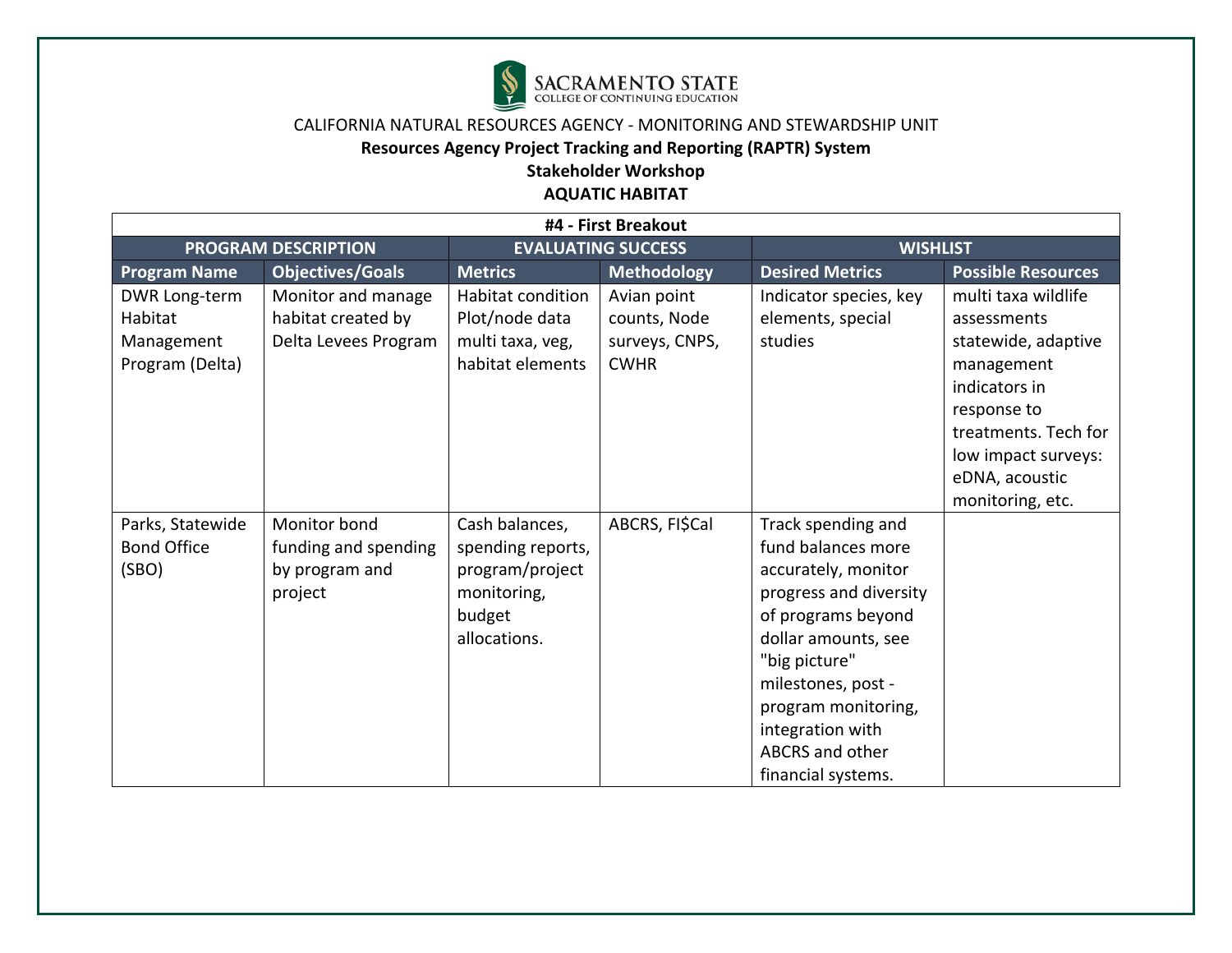

## **Resources Agency Project Tracking and Reporting (RAPTR) System**

**Stakeholder Workshop** 

| #4 - First Breakout                   |                                                                                                                                                                                                                                             |                                                                                                                                                                                                                                                                                                                                                                                                            |                    |                        |                                                                                                                                                 |  |
|---------------------------------------|---------------------------------------------------------------------------------------------------------------------------------------------------------------------------------------------------------------------------------------------|------------------------------------------------------------------------------------------------------------------------------------------------------------------------------------------------------------------------------------------------------------------------------------------------------------------------------------------------------------------------------------------------------------|--------------------|------------------------|-------------------------------------------------------------------------------------------------------------------------------------------------|--|
| <b>PROGRAM DESCRIPTION</b>            |                                                                                                                                                                                                                                             | <b>EVALUATING SUCCESS</b>                                                                                                                                                                                                                                                                                                                                                                                  |                    | <b>WISHLIST</b>        |                                                                                                                                                 |  |
| <b>Program Name</b>                   | <b>Objectives/Goals</b>                                                                                                                                                                                                                     | <b>Metrics</b>                                                                                                                                                                                                                                                                                                                                                                                             | <b>Methodology</b> | <b>Desired Metrics</b> | <b>Possible Resources</b>                                                                                                                       |  |
| <b>CNRA Climate</b><br>Change Program | Doubling down on<br>our climate action<br>(resilience/adaptation<br>and mitigation)<br>through policies,<br>programs, and<br>partnerships that also<br>increase equity,<br>improve public<br>health, and create<br>economic<br>opportunity. | We do not have<br>criteria to<br>measure success<br>but have relied<br>on other<br>programs who<br>are more "in the<br>weeds". We are<br>working with<br>OPR on<br>developing<br>resilience metrics<br>(for the built,<br>natural, and<br>social<br>environment) for<br>the State<br>Adaptation<br>Strategy effort.<br>We will likely rely<br>on the great<br>work of our<br>departments for<br>specifics. |                    |                        | resiliencemetrics.org<br>(Susi Moser's work),<br>World Bank, RAND,<br>OEHHA indicators,<br>etc. (OPR will have a<br>more<br>comprehensive list) |  |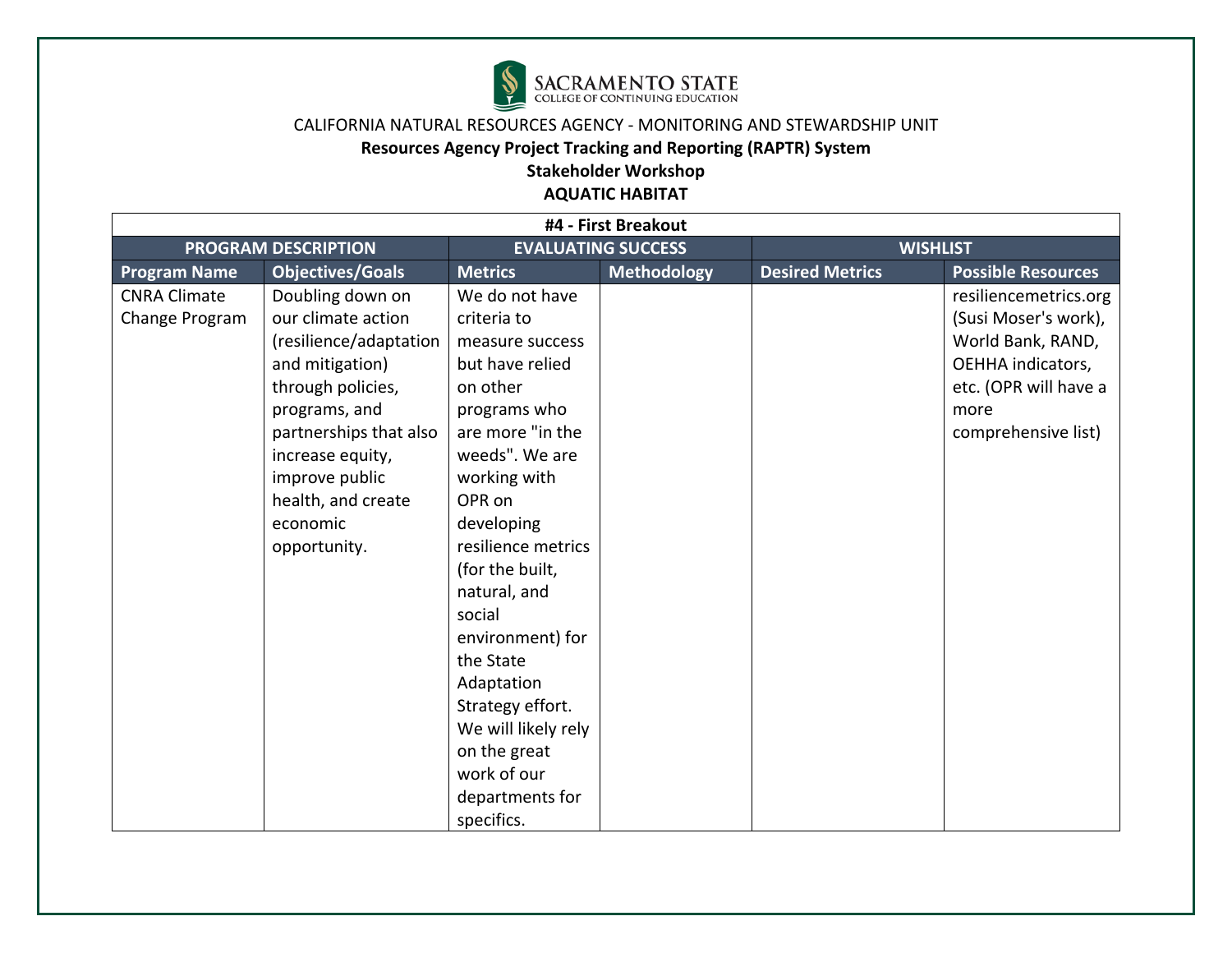

## **Resources Agency Project Tracking and Reporting (RAPTR) System**

# **Stakeholder Workshop**

| #4 - First Breakout                                   |                                                                                                                                                                                                           |                                                               |                                                                                   |                        |                           |  |
|-------------------------------------------------------|-----------------------------------------------------------------------------------------------------------------------------------------------------------------------------------------------------------|---------------------------------------------------------------|-----------------------------------------------------------------------------------|------------------------|---------------------------|--|
| <b>PROGRAM DESCRIPTION</b>                            |                                                                                                                                                                                                           | <b>EVALUATING SUCCESS</b>                                     |                                                                                   | <b>WISHLIST</b>        |                           |  |
| <b>Program Name</b>                                   | <b>Objectives/Goals</b>                                                                                                                                                                                   | <b>Metrics</b>                                                | Methodology                                                                       | <b>Desired Metrics</b> | <b>Possible Resources</b> |  |
| Los Angeles River<br>restoration and<br>public access | Objective to acquire<br>and protect habitat<br>linkages, e.g., wildlife<br>bridge                                                                                                                         | Acreage acquired<br>Trail miles<br>acquired and<br>maintained | Challenges to<br>agencies to staff<br>up/train for<br>timely and<br>accurate data |                        |                           |  |
|                                                       | Objective to acquire<br>and protect habitat<br>linkages, Los Angeles<br>River restoration and<br>public access                                                                                            | Public<br>information                                         | entries                                                                           |                        |                           |  |
|                                                       | Preservation of wild<br>and urban open space<br>parklands in a ring<br>around Los Angeles<br>area, for biodiversity,<br>habitat, climate<br>resilience, public<br>recreation,<br>watersheds<br>protection |                                                               |                                                                                   |                        |                           |  |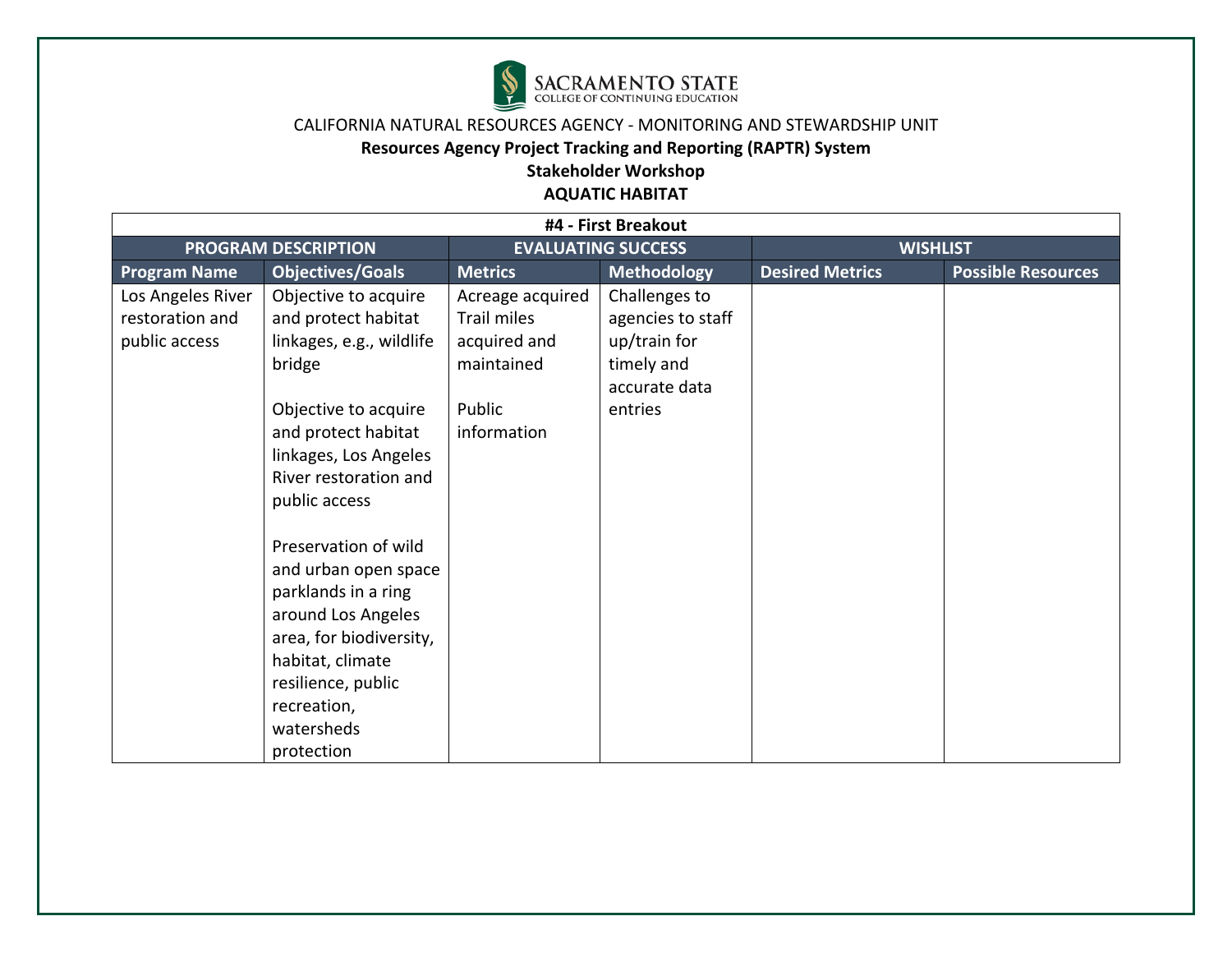

# Appendix 2. Breakout Outcomes: The RAPTR System and its Functionality

## *Group 1*

RAPTR Benefits

- Coordinating across agencies building off other projects
- Common language and metrics
- Info sharing for landscape scale management analysis tools

## RAPTR Challenges

- Common language for efforts, datasets that don't have 1000s of attributes needed for all different agencies
- Aligning to non-state projects Fed/NGO
- Establishing a system for long-term tracking of projects, making that system usable by a wide range of state agencies and other stakeholders, and conduct outreach to inform a stakeholder of the system and how to use it.
- Seasonality of funding/ short-term funding for long-term management
- Fiscal year closeout occurs mid field season potential project stoppage mid-field season/need for bridge funding
- Past projects that are not spatial yet uploading the backlog
- Doubling workload creating a system that is not duplicative of processes already required
- To establish standard habitat types that are accepted across multiple agencies. 2) Provide funding for long term management. 3) Making the system user-friendly for applicants, external reviewers, and internal reviewers and staff.

#### Overcoming Challenges

- LiDAR and remote sensing with project polygons to remotely track change in a consistent way
- Extended encumbrance/ reversion deadlines or continuous funding for long term management post project.

#### *Group 2*

RAPTR Benefits

- Creates an "institutional memory" of projects already embarked upon. This should reduce redundancy of project efforts.
- Spatial footprint of projects will enable greater understanding of potential complimentary objectives/ windows for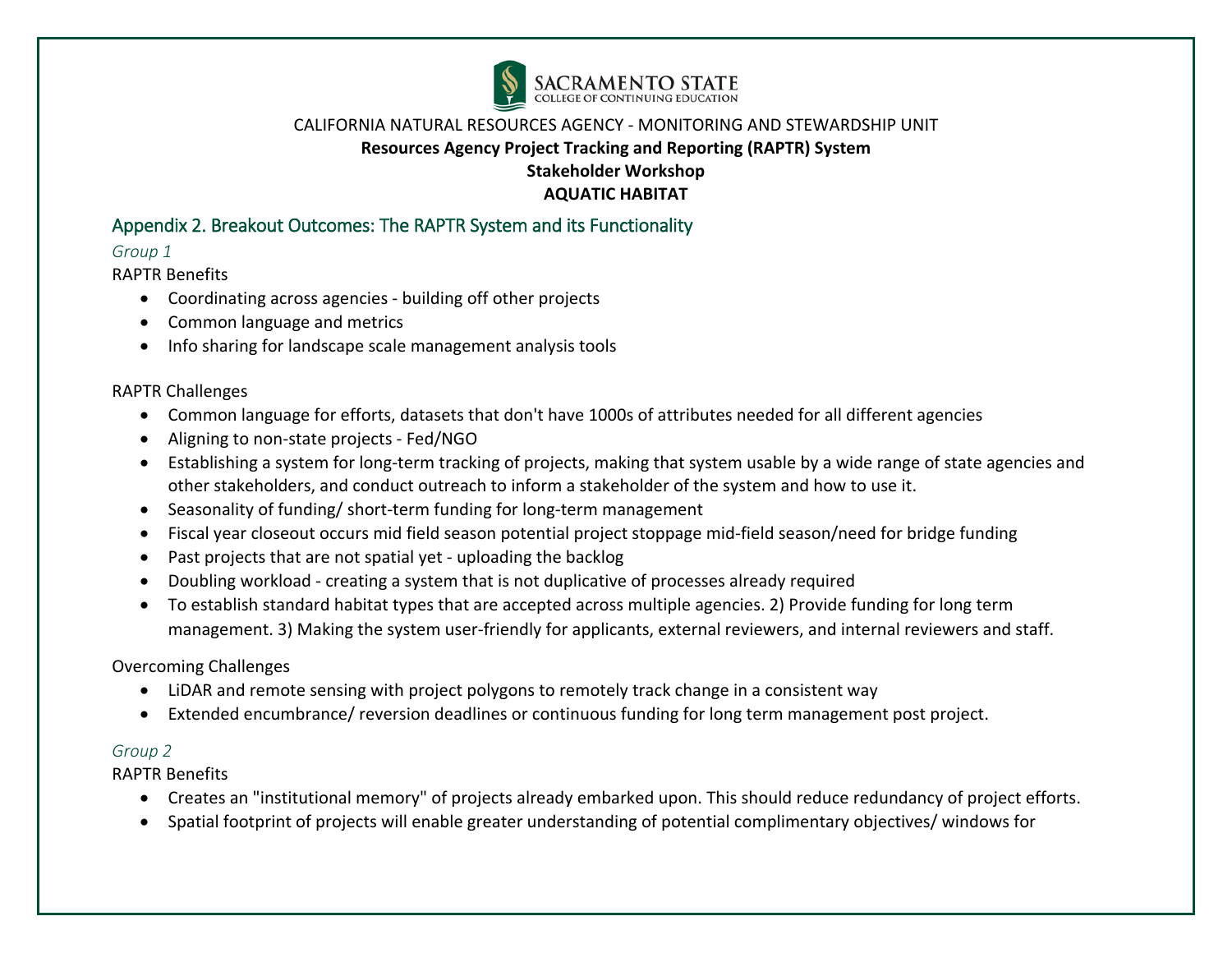

collaboration

- Aggregation of projects in a single database makes project discovery/ data pipelines more streamlined
- Simplify and standardize applications, program tracking & reporting; enhance project selection process; enhance opportunities for collaborative monitoring across offices and programs.
- Our programs would try to use the conglomerated information to take a more strategic approach to program priorities and project selection.
- Perhaps, a better geospatial picture of the large-scale impacts of state investment.
- All information in one place

## RAPTR Challenges

- Multiplicity of project types will make it challenging to find unifying metrics for project successes, intermediate milestones
- Can RAPTR embed data sharing agreements as part of grant disbursements or project support? E.g., by supporting project x, grantee agrees that the data developed under said grant can be used by various other programs. Interestingly, with ace, we explicitly obtain data use permissions, regardless of whether the data is already public or developed with public monies.
- This challenge is by no means particular to RAPTR. In my limited experience with the state however, I have found that grant deliverables are often "accepted" with little review. By the time I'm able to look at the data and say, "this is all total junk, we'll have to redo it ourselves," the check has already been written and cashed. I suggest implementing some kind of "deliverable review" prior to sign-off
- Identifying common metrics across programs; program workload to move to new system & change workflow; finding funding for additional long-term monitoring. Simplifying communication and coordination among offices.
- Data collection. Collecting consistent, quality information at the project scale. With a wide variety of grantees and projectimplementers, how do we assure data quality? They have varying capacity to collect the data requested. Can we financially support them to provide data over time? If the state collects the data, there are likely some challenges to access on private lands, even with the offer of funding projects with state \$.
- Echoing others standard metrics within the vast diversity of projects across even the RAPTR-identified subgroups.
- Agreement across state agencies on remote data, database platforms, decisions support tools, etc. ... There are multiple systems and platforms in use and development; how can RAPTR coordinate, support, and complement them?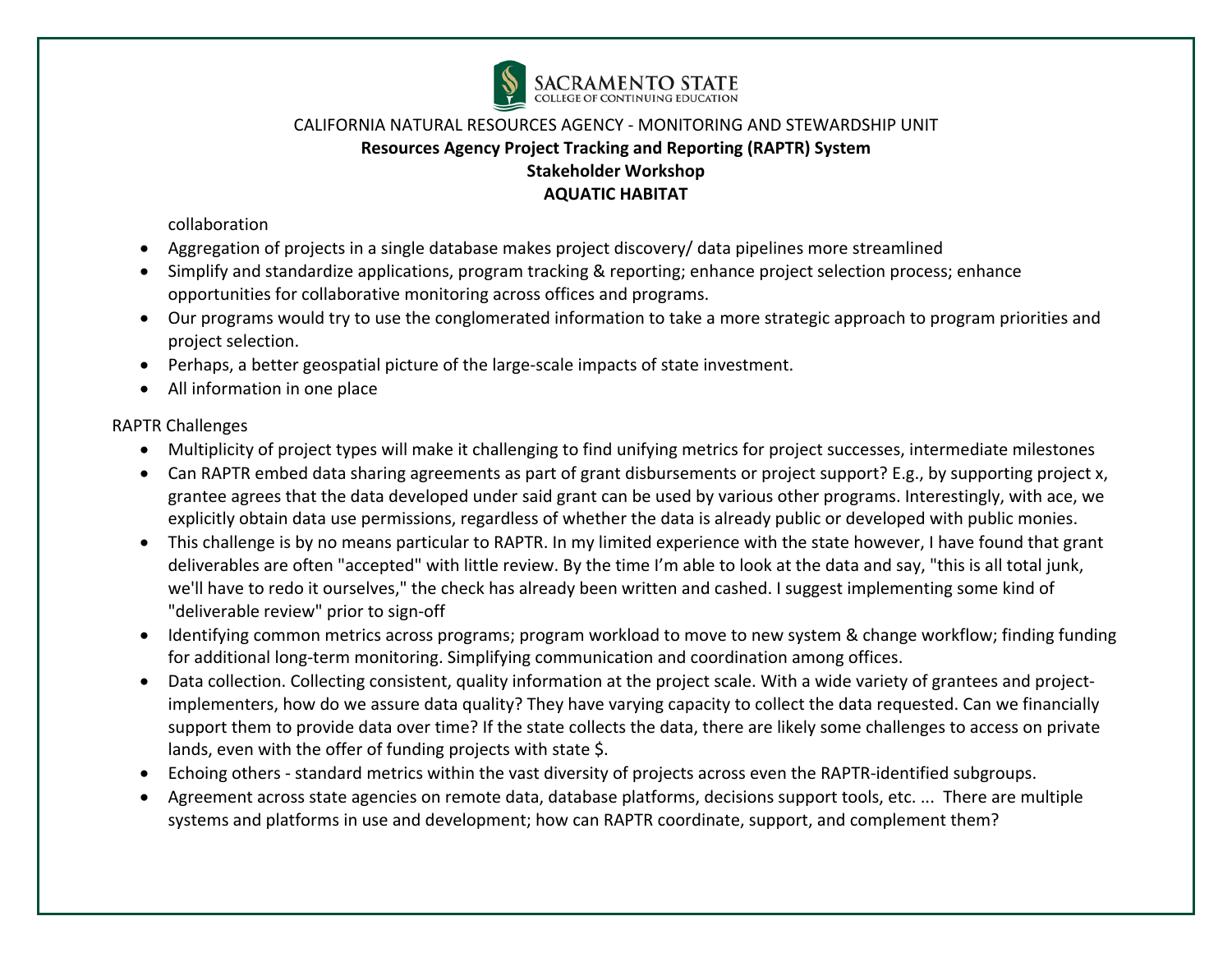

• Standardized procedures and methodologies for a wide range of project types and locations

Overcoming Challenges

- Possible development of "high level" goals within which many project-specific goals could be subsumed: e.g., "accepted survey protocols are employed" these will vary by project. Or "metadata has been developed to accompany the data."
- Make it user friendly. In addition to basic metrics across programs, configure so that programs can track unique metrics; integrate with existing tools. Automate reporting tools. Create robust & flexible interface for interactive geospatial data.
- Use remote sensing data and database platforms, coupled with project geospatial boundary and treatment data, to get a larger view across targeted geographic regions.
- More workshops and consultation at various regional levels, federal, state, local

#### *Group 3*

RAPTR Benefits

- Consolidation of data at the project and program levels
- View projects geo-spatially over time and assess levels of investment, where needed

RAPTR Challenges

- Grouping projects at the regional or watershed scale, or groundwater basin
- Much of our investments have already taken place so we've lost a significant amount of information

## Overcoming Challenges

• Use RAPTR to organize projects at the desired geographical unit

## *Group 4*

RAPTR Benefits

- I'll echo what's been mentioned several times today about the invaluable benefit of overall data collection. The more specific data we can provide decision-makers, the better. Organization of this data will be a benefit as well.
- Public communication tool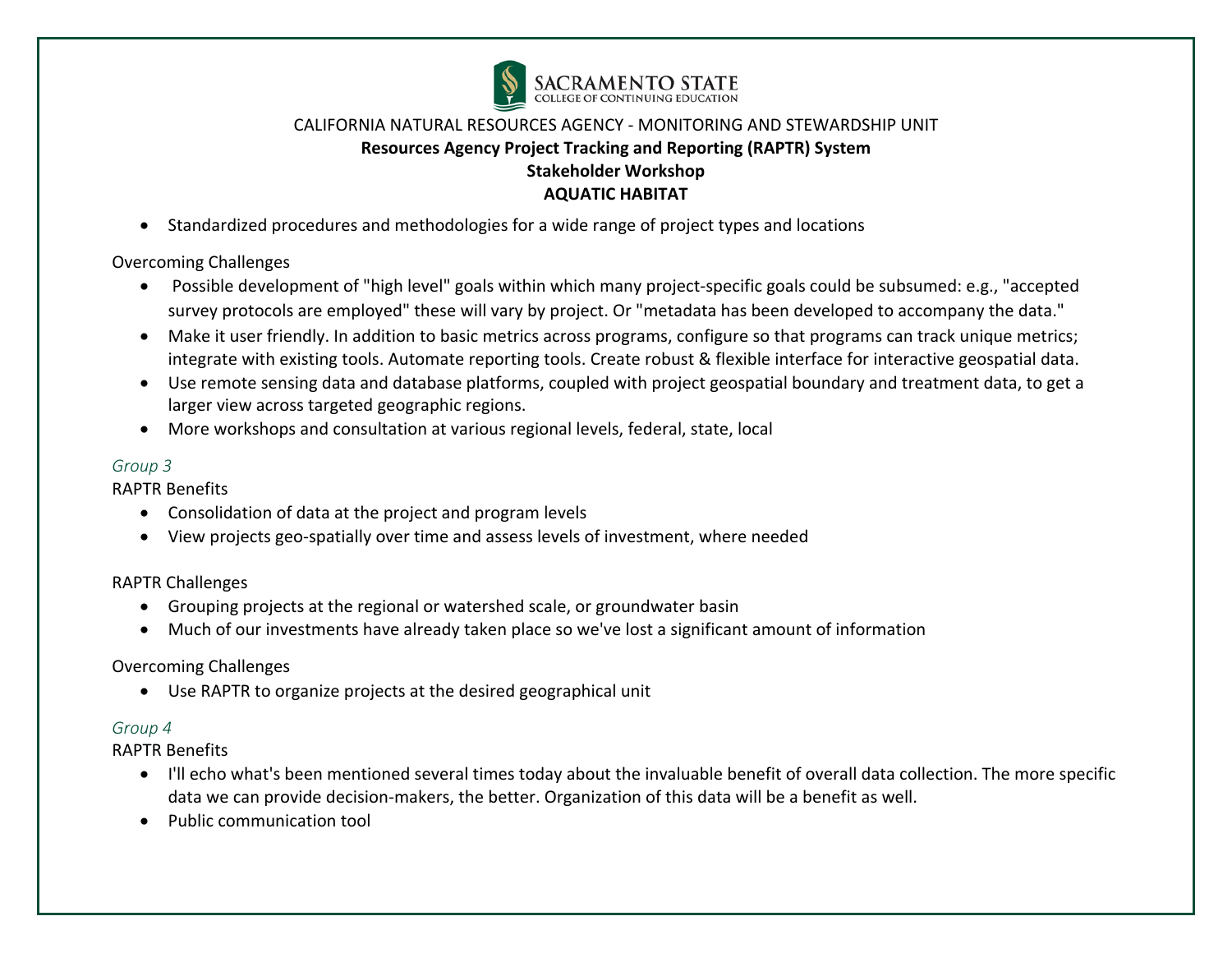

- Potential for consolidation and distribution: if monitoring data could be collected into in a larger central resource, smaller programs with little overhead would not need to house their own data and find ways to make it available to a greater knowledge base.
- "Big picture" and post-project monitoring.
- One-stop-shop for data entry related to bond management leading to better bond fund oversight
- Perhaps have examples of adaptive management like impacts of habitat management on wildlife
- Organize monitoring information under the broad-scale performance objectives outlined in statewide conservation documents.

RAPTR Challenges

- Coordinating with all of the other related state tools -- ensuring they can "talk" to each other and be integrated when the time is ripe. A related challenge is communicating the differences, benefits, coordinated between all of our tools to the public.
- Hot to measure "success"
- How to measure project partner's input and observations of project success. Their input is incredibly important so what is the best way to measure spoken success and stories from the field.
- I'll also second the point about there being a challenge to ensure successful integration between state financial systems.
- Successful integration between financial systems; ABCRS, FI\$Cal, etc. Past difficulties in uniting systems tells us this may be more difficult than anticipated.
- How to measure a "successful" project beyond meeting budget requirements.
- Not sure how to do this, but if we can get info on how climate is impacting projects over time to help iterate programs/funding/policies/etc., that'd be great
- Reconciling the many different monitoring objectives present.
- Make it super easy with nice GUI interface
- The ability to track and report the project lifecycle. Showing a project coming under budget is one thing, showing successful rehabilitation of a stream is another. Results like this are not necessarily as visible as say a highway project.
- Agreeing on authoritative datasets that can then be used among tools as appropriate